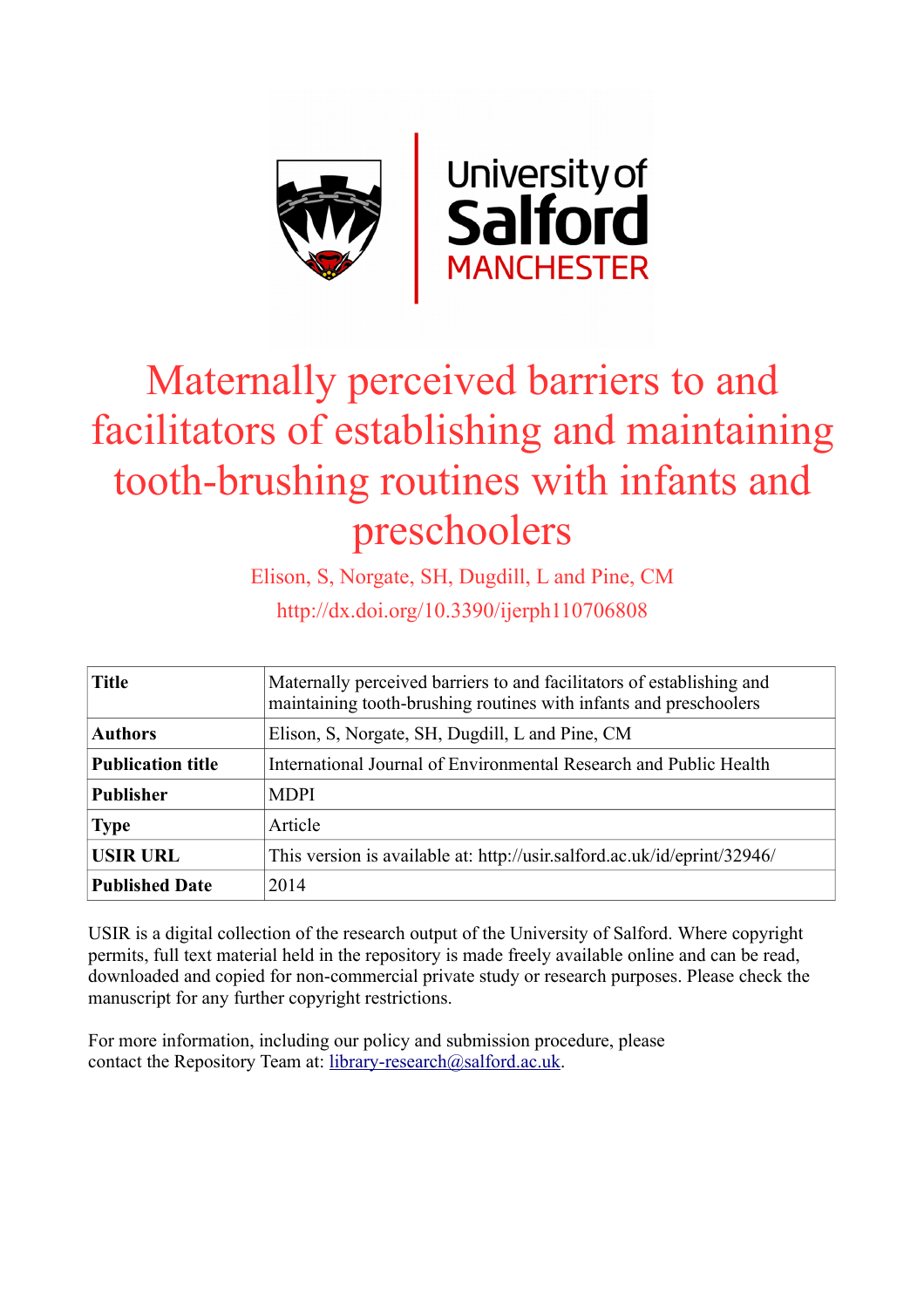*Int. J. Environ. Res. Public Health* **2014**, *11*, 6808-6826; doi:10.3390/ijerph110706808

**OPEN ACCESS**

International Journal of **Environmental Research and Public Health ISSN 1660-4601** www.mdpi.com/journal/ijerph

*Article*

## **Maternally Perceived Barriers to and Facilitators of Establishing and Maintaining Tooth-Brushing Routines with Infants and Preschoolers**

**Sarah Elison 1,\*, Sarah Norgate <sup>2</sup> , Lindsey Dugdill <sup>2</sup> and Cynthia Pine <sup>3</sup>**

- <sup>1</sup> Breaking Free Online Limited, 274 Deansgate, Manchester M3 4JB, UK
- 2 School of Health Sciences, University of Salford, Allerton Building, Salford M6 6PU, UK; E-Mails: s.h.norgate@salford.ac.uk (S.N.); l.dugdill@salford.ac.uk (L.D.)
- <sup>3</sup> Barts and The London School of Medicine and Dentistry, Queen Mary University of London, London E1 2AD, UK; E-Mail: c.m.pine@qmul.ac.uk
- **\*** Author to whom correspondence should be addressed; E-Mail: selison@breakingfreeonline.com; Tel.: +44-(0)-161-241-0361.

*Received: 17 March 2014; in revised form: 24 June 2014 / Accepted: 25 June 2014 / Published: 2 July 2014*

**Abstract:** Establishing effective toothbrushing routines using fluoridated toothpaste in infancy has been suggested as important to dental health throughout childhood and into adulthood. However, previous studies have revealed a number of potential barriers to, and facilitators of caregivers ability to establish early dyadic toothbrushing routines with pre-schoolers. However, as yet no qualitative research has been conducted to ascertain potential barriers and facilitators of the earliest dyadic toothbrushing in infancy, and nor has any previous research specifically focused on how novice mothers of first-born infants and preschoolers manage this task. This study therefore outlines findings from a qualitative interview study with first-time mothers of children aged 24–30 months (*n* = 16) exploring perceived barriers to and facilitators of early dyadic toothbrushing routines with infants and preschoolers. A number of key themes were identified from interview transcripts and an 'ecological' approach conceptualised maternally perceived barriers to and facilitators of dyadic toothbrushing. Proximal influences were found to be located within the caregiver-child relationship ('micro-system'), including parental cognitions (e.g., PSE), parental behaviours (e.g., parenting practices) and infant and preschooler temperament and behaviours (e.g., tantrums). Distal factors were also identified as relevant to the establishment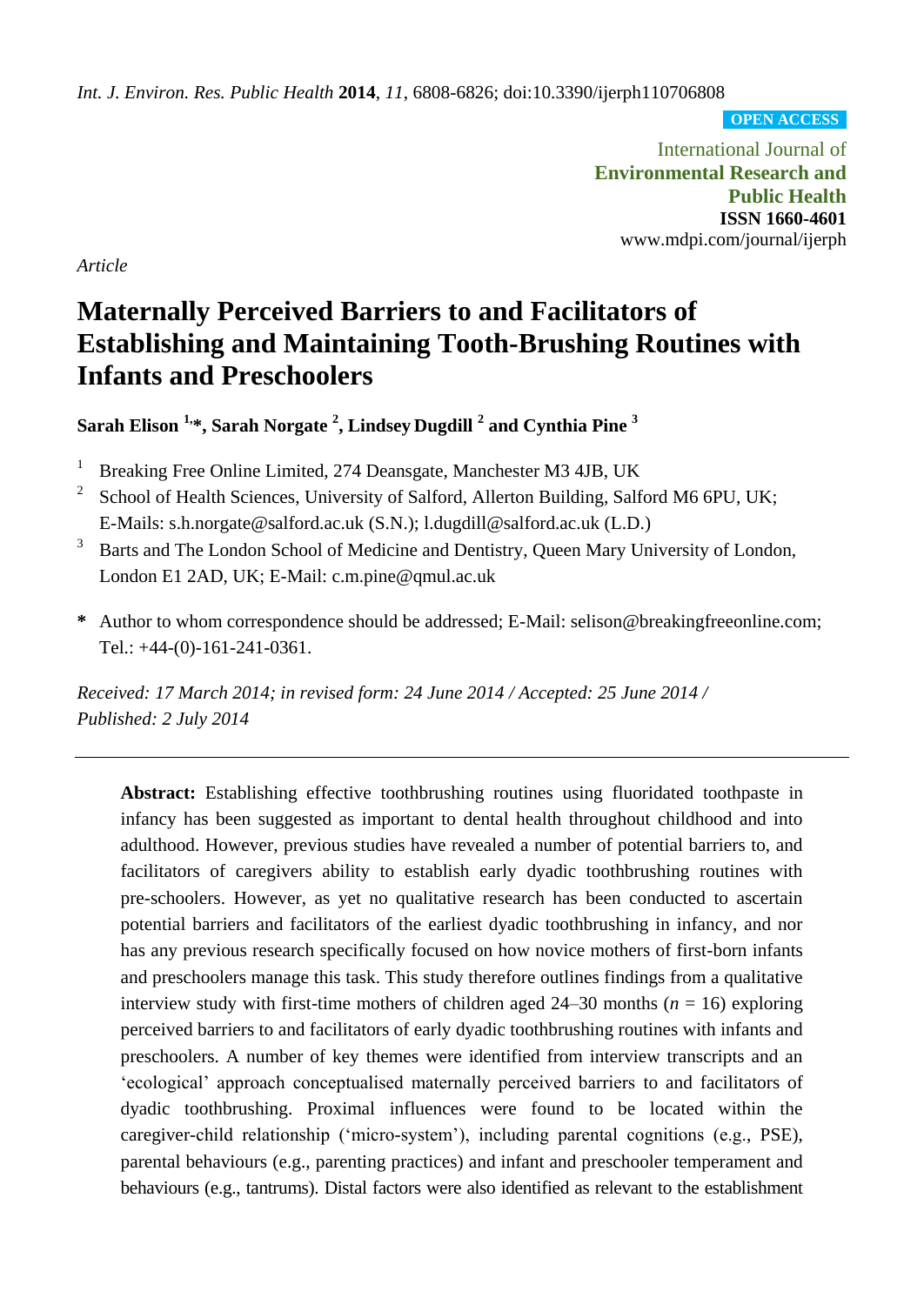and maintenance of these routines, such as social support ('exosystem') and family history of tooth-brushing ('chronosystem').

**Keywords:** infants; preschoolers; tooth-brushing; routines; dental health; parental self-efficacy; self-efficacy scale; ecological model

## **1. Introduction**

Establishing effective tooth-brushing routines using fluoridated toothpaste in infancy is considered to be one of the best ways to ensure a child's dental health, as these behaviours, once established, endure throughout adulthood [1] providing lifelong protection against dental decay. There is now a growing body of published research, specifically qualitative research that has examined influences on the emergence of toothbrushing throughout childhood [2–6]. This research has identified that a number of influences may be associated with how dyadic tooth-brushing routines may be established, including child temperament and behaviour parental cognitions such as parental self-efficacy (PSE) [2,3,5].

However, most of the previously published studies have primarily included interviews with caregivers that have children who have had their full set of primary teeth for some time, so may not provide insights into influences on dyadic tooth-brushing from the point at which they are first established at the eruption of the first set of teeth. One exception here is a study by Hoeft *et al*. [6] involving children aged 3 months to 10 years. Although overall, the sample size was sizable for this topic, involving over 45 maternal caregivers, the focus was predominantly on caregivers rather than dyads as the unit of analysis. Given that children's first primary teeth erupt at around age eight months, and the last primary teeth erupt at around the age of 24 months [7] is particularly during this developmental period that tooth-brushing routines need to be first established [8]. Further, understanding the developmental pathways through a focus on the unit of the dyad rather than either the individual caregiver or the child is important for understanding the barriers and facilitators to toothbrushing.

Despite the contributions made by the previous work exploring influences on dyadic tooth-brushing, no studies have specifically focused on dyads involving *novice caregivers and first-borns*. The inclusion of novice caregivers of first-borns in a qualitative study of their experiences of establishing toothbrushing as a dyadic process may be most informative as novice mothers may have had no previous experience of engaging in this parenting task. More generally, addressing novice caregivers is an important milestone in family life and the establishment of health practices.

Although previously published studies of dyadic tooth-brushing have not aimed to explore influence from *infancy* [2–6], they have fruitfully used qualitative interview methods to explore in detail potential influences on dyadic tooth-brushing with children who have developed beyond the period of infancy. Therefore, using a similar qualitative interview methodology may also provide unique insights into caregiver's self-reported experiences of establishing tooth-brushing as a dyadic process from *infancy*, in dyads containing novice caregivers and first-borns.

Notably the previously published studies have included both *mothers and fathers* but in working towards an 'ecology' of the emergence of oral health behaviours it may be first advantageous to gain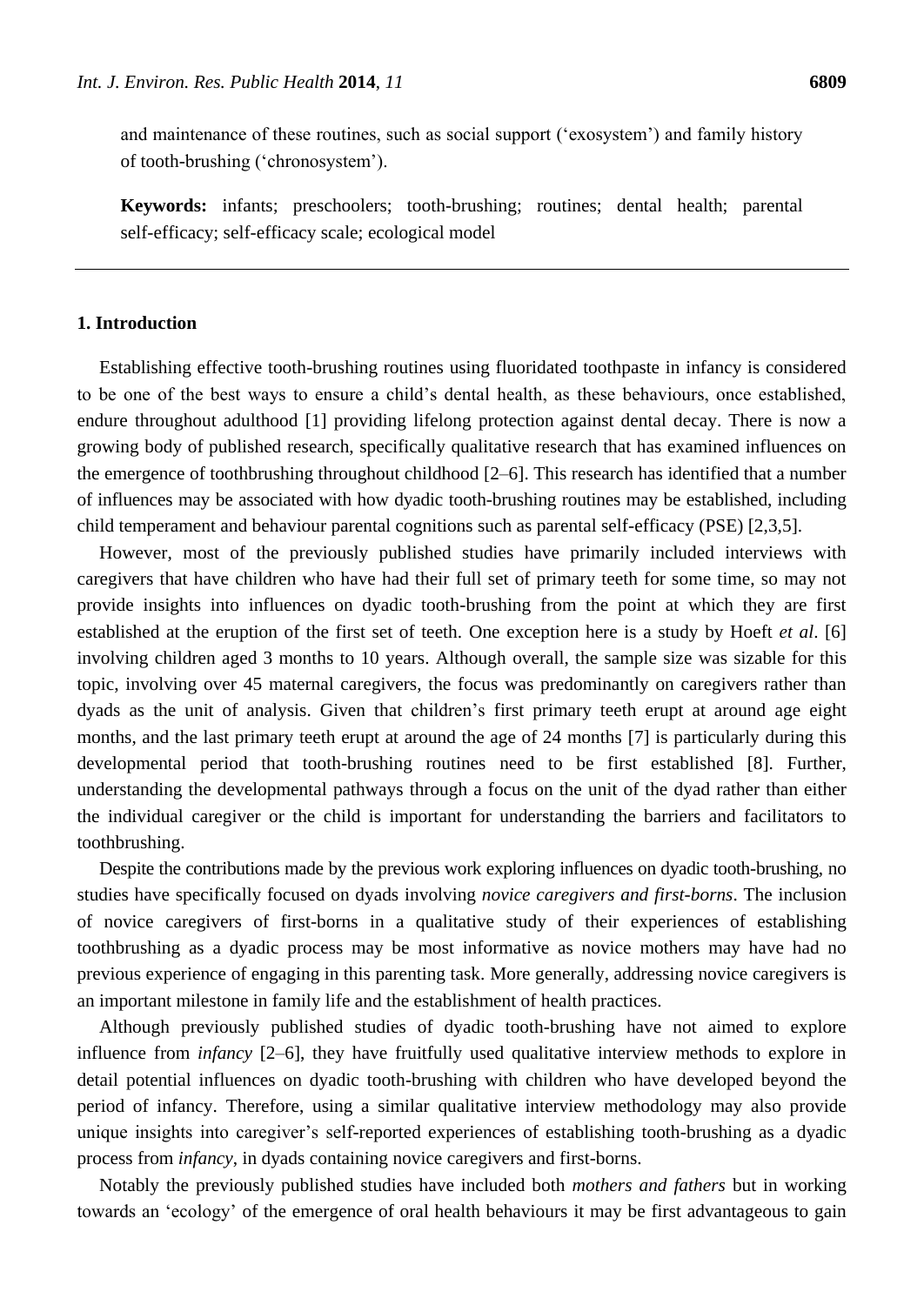detailed insight into specifically *maternal* perceptions of their experiences of establishing and maintaining the routine especially in infancy, with mothers usually being principal caregiver at this point in development [9] in many cultures. The previous studies have included mothers and grandmothers [5], mothers and fathers [2,3], with only two including only mothers [4,6].

Maternally perceived influences on dyadic toothbrushing may be identified as acting as either barriers or facilitators to establishing dyadic toothbrushing and may be conceptualised by locating identified influences on relevant conceptual models. For example, in the past ecological models employed in public health research have explored influences on health behaviours, such as Stokols' social ecological model [10,11] amongst others. However, in the context of examining influences from the *caregiver-infant dyad,* and specifically when examining influences on the emergence of toothbrushing as a dyadic process in infancy, what is being prioritized is the emergence of reciprocal caregiver-infant interaction during a health care task. Therefore, we argue that it is more appropriate to utilise an ecological model like Bronfenbrenner's [10–12] that has been used extensively in infant developmental outcomes research, as opposed to the public health ecological models available in the literature.

Ecological approaches like Bronfenbrenner's [10–12] seek to describe the ways in which *human*  development and behaviour interact with environmental factors. These environmental factors are conceptualised as lying at various levels, with interactions occurring between the various levels of influence. Such models identify both the immediate proximal influences, and also the more distal influences on child developmental outcomes, locating these within concentric, bi-directionally interacting levels. This means that influences lying at one level of the model may impact on and affect influences lying at other levels. At the core of the model is the notion that the individual interacts with the various levels of environmental influences to create an inter-relational process of development. Figure 1 depicts Bronfenbrenner's ecological model and the levels of influence included within it. Such ecological conceptualisation of influences on dyadic tooth-brushing has never before been attempted within the published qualitative interview studies of dyadic tooth-brushing routines [2–6].

This study therefore aims to explore more specifically novice mother's retrospective perceptions of influences on the emergence of tooth-brushing with fluoridated toothpaste as a dyadic process from infancy into the preschool period. Specifically how these influences may be perceived as barriers to, or facilitators of, the establishment of the behaviour when it is first established and then maintained as a routine through infancy are explored. Additionally, this new study has used Bronfenbrenner's ecological model [12–14] to both inform interview item content within the qualitative interview schedule and also conceptualise themes identified from interview data. Mother's reflections on their experiences of establishing tooth-brushing as a dyadic process are used to identify themes from interview data. These themes are used to suggest maternally perceived barriers to and facilitators of the establishment and maintenance of tooth-brushing, which are then located on the various levels of Bronfenbrenner's ecological model in order to allow conceptualisation [12–14]. Guidelines around the use of thematic analysis in qualitative psychology research, are used to analyse data [15] are used and a 6-phase process is followed. This is to ensure that flexibility of the thematic analysis conducted does not undermine the theoretical and methodological rigour.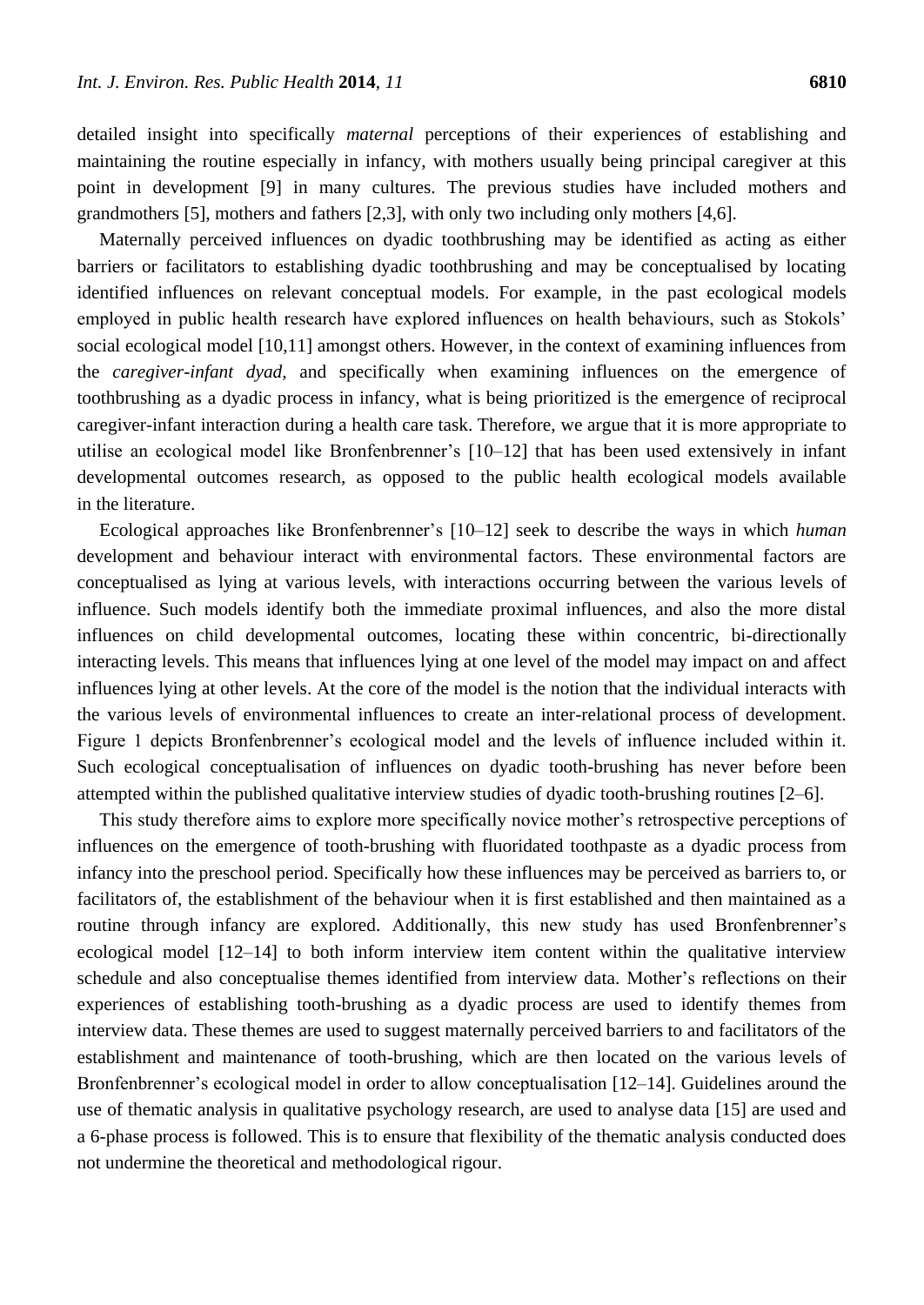

**Figure 1.** The Bronfenbrenner ecological model.

#### **2. Experimental Section**

## *2.1. Participants*

Following ethical approval at institutional level, mothers were recruited from local child care services which were visited by the lead author (SE). Initially, mothers were approached and provided with study information before giving informed consent. As this was primarily an exploratory study, the only eligibility criteria were that participants were first-time mothers of infants and preschoolers aged between the ages of  $24-30$  months ( $n = 16$ ) at the time data were collected, who had no previous experience of establishing dyadic tooth-brushing routines. All resided in one of two 'districts' in Greater Manchester that represent the worst rates of decayed, missing and filled teeth (DMFT) in under 5-year old children; Langworthy, Salford- 70%–79%, Ordsall, Salford- 60%–69%. For the purposes of this study, infants are defined as being aged 12 months and under and preschoolers 12 months to 36 months. Participants were offered the opportunity to be reimbursed for their time with a voucher that could be used in a number of well-known high street retail stores. Participants' demographic data is summarized in Table 1.

## *2.2. Procedure*

Following written consent, mothers were visited at home where interviews were conducted and lasted approximately 30 min. Interview schedules were unstructured and contained open ended questions, with topics for discussion being guided by potential influences on infant toothbrushing routines that were located across the levels of Bronfenbrenner's ecological model [12–14].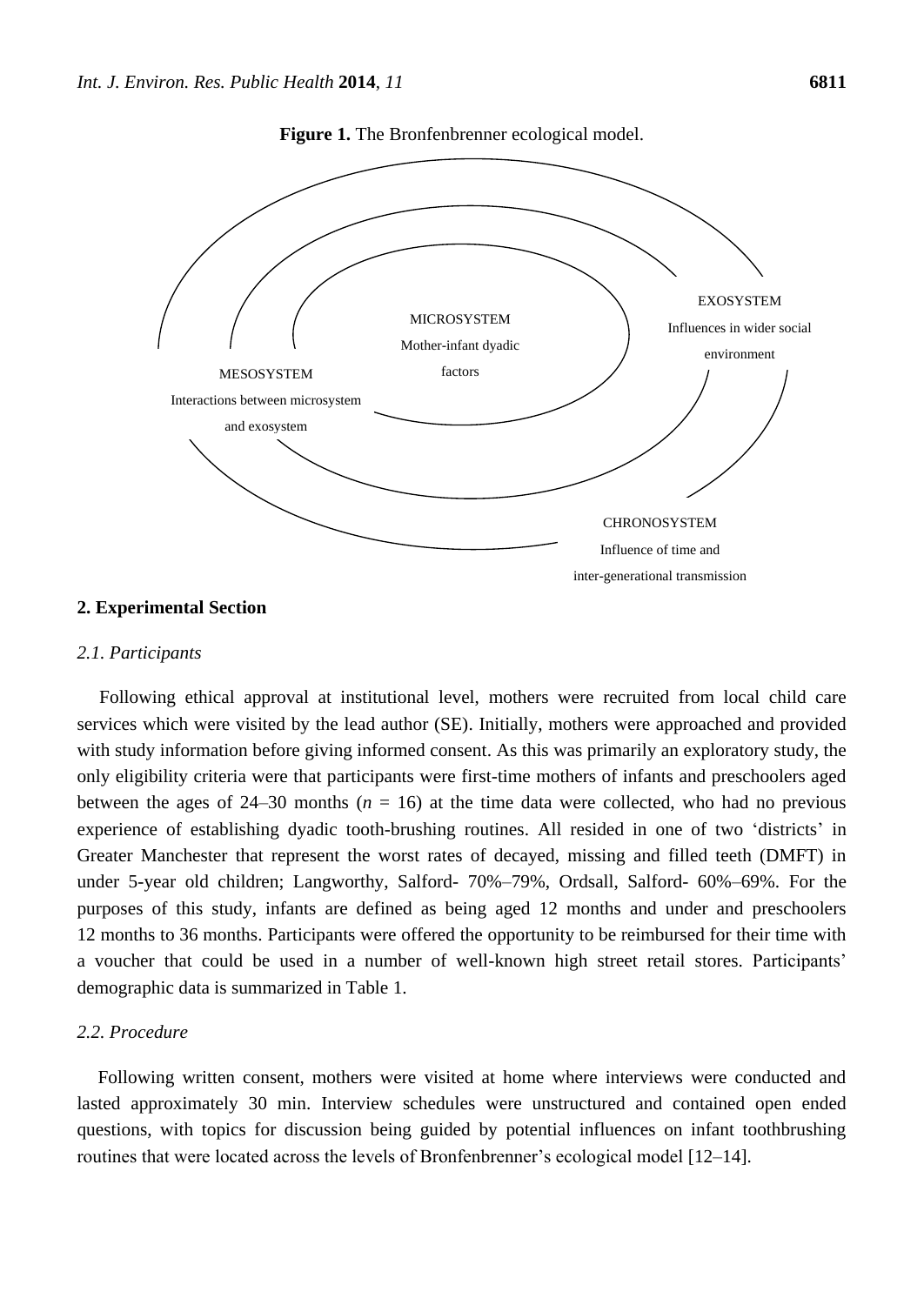| Maternal age in years     | Mean 30.66 (sd 3.53; range 22.83–35.00)                  |
|---------------------------|----------------------------------------------------------|
| Infant age in years       | Mean 2.22 (sd .16; range 1.92–2.50)                      |
| Infant gender             | 8 Female (50%), 8 male (50%)                             |
| Ethnicity                 | 12 White-British (76%)                                   |
|                           | 1 White-Irish $(6\%)$                                    |
|                           | 1 White-other (6%)                                       |
|                           | 1 White/Afro-Caribbean (6%)                              |
|                           | 1 Pakistani (6%)                                         |
| Marital status            | 8 Married (50%)                                          |
|                           | 7 Cohabiting (44%)                                       |
|                           | 1 Divorced (6%)                                          |
| Current employment status | 2 Full-time employment (13%)                             |
|                           | 6 Part-time employment (37%)                             |
|                           | 2 Part-time education (13%)                              |
|                           | 6 Full-time carers (37%)                                 |
| Maternal employment type  | 7 Skilled (non-manual) (44%)                             |
|                           | 6 Unemployed/full-time carer (38%)                       |
|                           | 2 Partly skilled (12%)                                   |
|                           | 1 Skilled (manual) (6%)                                  |
| <b>Educational record</b> | 8 Higher education (50%) ( $\geq$ 17 years in education) |
|                           | 8 Further education (50%) (14 years in education)        |

**Table 1.** Demographic details of the sample.

Topics questioned included exploration of current general childcare routines aspects of development through infancy, advice received about childcare, and how these issues related to dyadic toothbrushing. An example of a question is: "I'd like you to describe what sorts of things you do to take care of your child on a daily basis." All face to face interviews were conducted in participant's homes between March–September 2010 and then were transcribed verbatim. All transcripts and their themes and sub-themes were checked three times in order to check accuracy of coding and search for possible further themes and sub-themes that had not originally been identified. This process was continued until no new themes or sub-themes were identified from the data and theoretical saturation had been reached indicating no further data were required to be collected.

Transcription was conducted by the researcher (SE) and transcription accuracy was checked in 20% of the audio files and their corresponding transcripts by a second researcher not associated with the study (TK). All transcripts were found to be accurate representations of audio data.

After all interviews were fully transcribed in Word, documents were imported into QSR NVivo 8 [16]. The main theoretical framework used to guide data analyses and identify themes was the Bronfenbrenner's ecological model [12–14]. Barriers to, and facilitators of, tooth-brushing routines located at each of the four main levels of the model (microsystem, mesosystem, exosystem, chronosystem) were coded. Attempts were made to identify discrete, specific themes at each of these four levels that were associated with how well mothers managed to establish twice-daily dyadic tooth-brushing.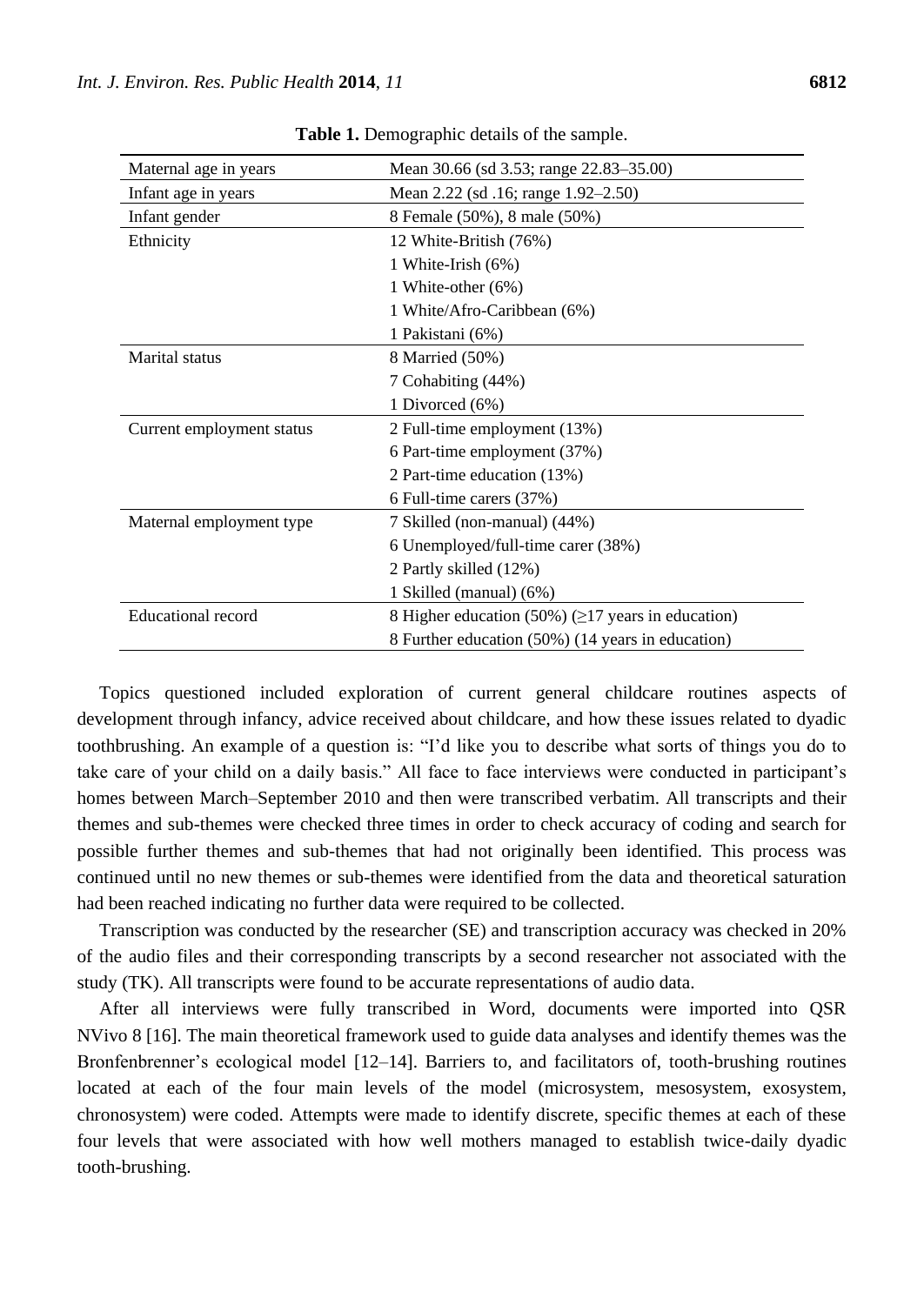Following data analyses, inter-rater reliability analyses were conducted by a second researcher (TK). An Intra-Class Coefficient (ICC) was generated to derive level of agreement of sub-themes assigned to 20% of the data collected by the first researcher (SE). The ICC coefficient generated for all sub-theme codings was  $0.77$  ( $p < 0.001$ ), indicating overall substantial reliability across all sub-themes included in the analyses. Ethical approval for this study was granted on 26 April 2010 by the University of Salford Research Ethics Committee Ref: REP10/036.

## **3. Results and Discussion**

## *3.1. Findings*

In general all mothers reported they brushed their infant or preschoolers teeth twice a day, usually in the morning after breakfast and in the evening before bedtime, and all mothers reported they used fluoridated toothpaste. They also reported that they were coping with dyadic toothbrushing. It is not known how long brushing sessions lasted within each dyad, although all mothers reported they felt their child's teeth were cleaned effectively during toothbrushing sessions.

Overall, a total of five main themes were identified that were considered to be barriers to, and facilitators of, establishing and maintaining tooth-brushing routines with fluoridated toothpaste with infants and preschoolers. A number of sub-themes contained within the five main themes were also identified which were located across the levels of Bronfenbrenner's ecological model [12–14]. These themes are reported below, and are ordered in a hierarchy from more proximal influences on tooth-brushing (those located within the mother-infant dyad within the 'microsystem' of Bronfenbrenner's ecological model), to more distal influences on tooth-brushing (those located within the 'mesosystem', 'exosystem' and 'chronosystem' of Bronfenbrenner's ecological model). Quotes representing each of the themes identified are also provided to illustrate how mothers perceived each as a barrier to or a facilitator of dyadic tooth-brushing routines.

## **MICROSYSTEM**

## **THEME 1—Maternal cognitions**

'Maternal cognitions' are the attitudes and perceptions that mothers may have concerning their parenting role, which are known to have a significant impact on maternal behaviour and parenting practices. Mothers perceived a number of attitudes, or cognitions, pertaining to self-efficacy and their perceived level of control, as being associated with their ability to establish and maintain dyadic tooth-brushing routines.

**(i) Perceived maternal self-efficacy for tooth-brushing:** Almost a third of the mother's interviewed (6/16) reported that they it was important to feel confident that they could establish dyadic tooth-brushing routines, which could be defined as 'self-efficacy', in order for them to successfully establish twice daily toothbrushing with their child. Some described perceiving the task of establishing dyadic tooth-brushing routines as challenging, but because they saw the task as important, they therefore felt confident they could, and should, establish the routines successfully. For example, Participant 8 says: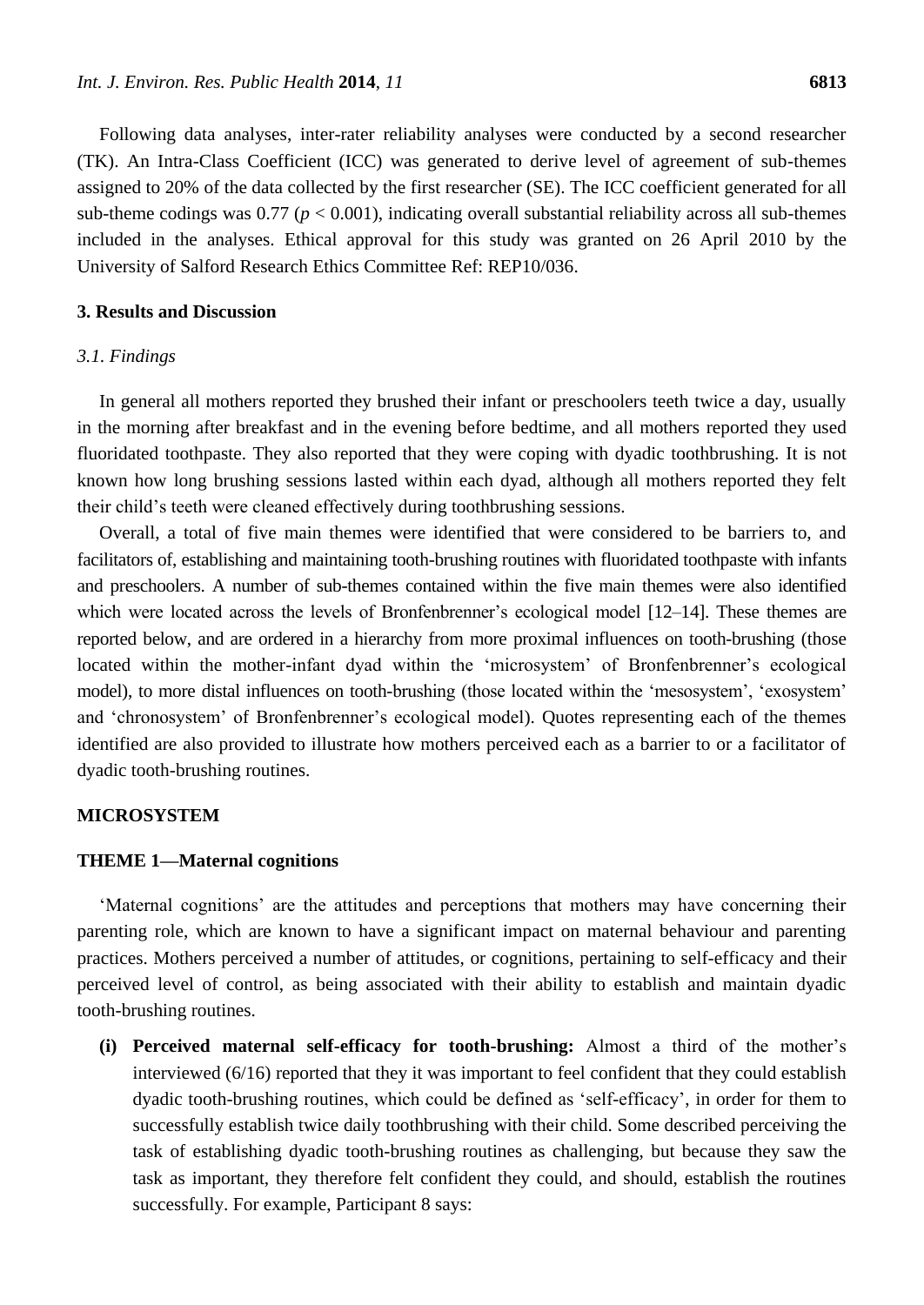*"…you've got to trust yourself a lot more than, like I was a bit 'oh I don't know what to do'. But actually you do know what to do."*

**(ii) Perceived locus of control for tooth-brushing:** Three mothers reported that as a mother, they were the individual who controlled tooth-brushing, not their child. Despite non-compliant behaviours, they felt that they had enough authority to ensure they brushed their infant or preschooler's teeth regularly and to an adequate level of hygiene. So for example, Participant 1 said:

*"I'm the parent, she's not the parent, so I need to make a decision on her behalf…"* 

**(iii) Perceived outcome expectancies of establishing tooth-brushing routines:** Three mothers had positive 'outcome expectations' and reported that they saw tooth-brushing routines as valuable and necessary and something that could preserve their child's dental health. Participant 2 described the possible outcomes if a parent fails to establish dyadic tooth-brushing routines:

*"…I've heard a lot of horror stories about kids having to have their teeth pulled out and things like that. There's absolutely no way at all I want to have that for (infant's name)… "* 

**(iv) Perceived maternal stress:** Three mothers reported feelings of stress related to difficulties they experienced whilst attempting to establish dyadic tooth-brushing routines. One mother in particular reported that she suffered from Chronic Fatigue Syndrome and that this caused even routine parenting tasks to be tiring and stressful:

*"I lose it. I try losing it behind closed doors. But 'cos he knows I'm unwell, he kind of gets to a point when he gets frustrated 'cos there's stuff we can't do. But I get brain tired, and I can't cope 'can I do this, I want to do that'. My brain shuts down."* 

## Participant 9

**(v) Maternal ability to remember to brush:** One mother also reported experiencing some difficulties in remembering to brush her child's teeth, especially at night:

*"I'm forgetful. I know you can't really forget about it. When you're thinking of everything else, you just forget."* 

## Participant 10

## **MICROSYSTEM**

## **THEME 2—Parenting behaviours**

All the mothers interviewed reported using a number of parenting strategies to help them to overcome barriers to establishing and maintaining dyadic tooth-brushing. These barriers were largely associated with difficult, non-compliant infant and preschooler behaviours.

**(i) Initiating tooth-brushing early in infancy:** Initiating tooth-brushing as early as possible was reported by almost all mothers (13/16). Tooth-brushing routines were initiated either before the first tooth had erupted or as soon as this happened and was reported as being important in helping infants get used to tooth-brushing from as young an age as possible. One mother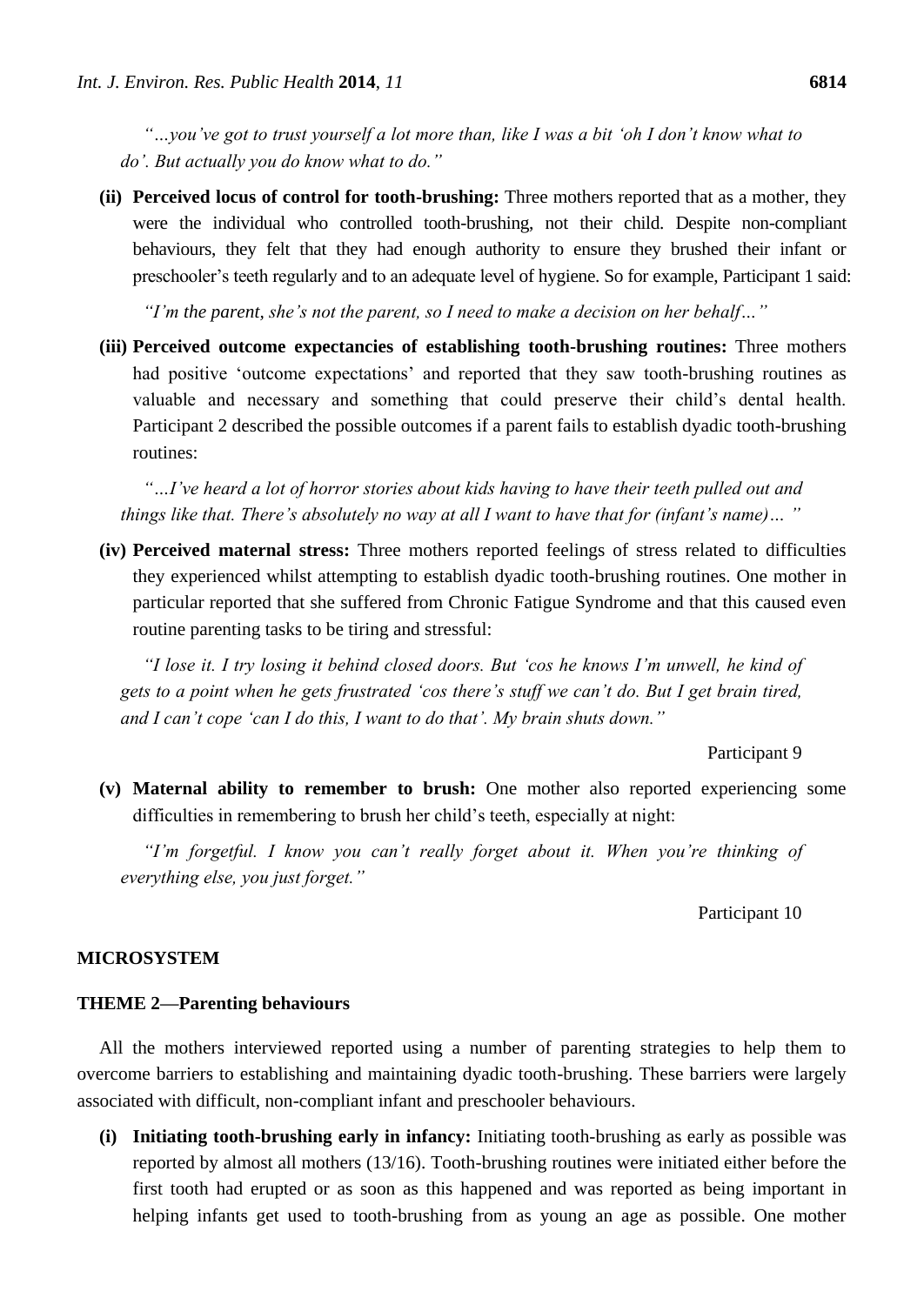reported the mechanism by which initiating tooth-brushing as early as possible helped the facilitation of the routine:

*"…you introduce them to the brush before they realise it's something that they don't like*."

## Participant 9

**(ii) Allowing infant or preschooler to have a go at brushing their own teeth:** Another strategy employed by over half of mothers (9/16) to maximise compliance during tooth-brushing was allowing their infant or preschooler to have a go at brushing their own teeth during a tooth-brushing session. Participant 1 describes this process of turn-taking during tooth-brushing:

*"…she gets to have a go, and then we rinse the toothbrush. And then I have another go, and she gets another go, and we rinse the tooth-brush and it goes on*."

**(iii) Infant/preschooler modelling parent's tooth-brushing behaviour:** Approximately half of mother's interviewed (7/16) reported that they used a tooth-brushing technique in which they brushed their own teeth whilst allowing their infant or preschooler to observe whilst they were doing it. So for example, Participant 10 described:

*"I stand her on the toilet and I brush mine …she does hers. And she copies. She copies a lot. So she does hers, and then I do mine, and then I say 'let mummy do it', and she lets me do hers for her."* 

**(iv) Creating a game out of a tooth-brushing session:** Another strategy, reported by approximately one-third of mothers (6/16) was turning tooth-brushing into a fun game (e.g., singing a song whilst brushing). Participant 15 describes how she used fun songs about tooth-brushing to make the activity enjoyable for her infant:

*"I sing like a daft song, like that one on CBeebies [children's television programme]. Or I do that song, you know the one in Grease…'brusher, brusher, brusher'…"*

**(v) Disciplining infant/preschooler if non-compliant during tooth-brushing:** Approximately a third of mothers (6/16) reported that sometimes it was necessary to discipline their infant or preschooler (e.g., by withholding privileges) when they exhibited non-compliant behaviours during tooth-brushing. For example, Participant 8 describes how she withholds privileges like bedtime stories before having to resort to more punitive discipline:

*"…just give him a few chances and then it's like 'do it or you'll lose your stories'. But if it's too bad then it's like 'we'll count to 3 and then daddy's going to hold you down and do it for you."* 

**(vi) Restraining infant/preschooler if physically non-compliant during tooth-brushing:** The more punitive strategy of physically restraining an infant or preschooler, to ensure tooth-brushing had been completed effectively, was reported by just over one third (6/16) of mothers. This technique was usually employed when infants displayed non-compliant behaviours in response to tooth-brushing (e.g., tantrums). Participant 14 describes how her husband would provide physical restraint in order to ensure their daughter had her teeth brushed properly: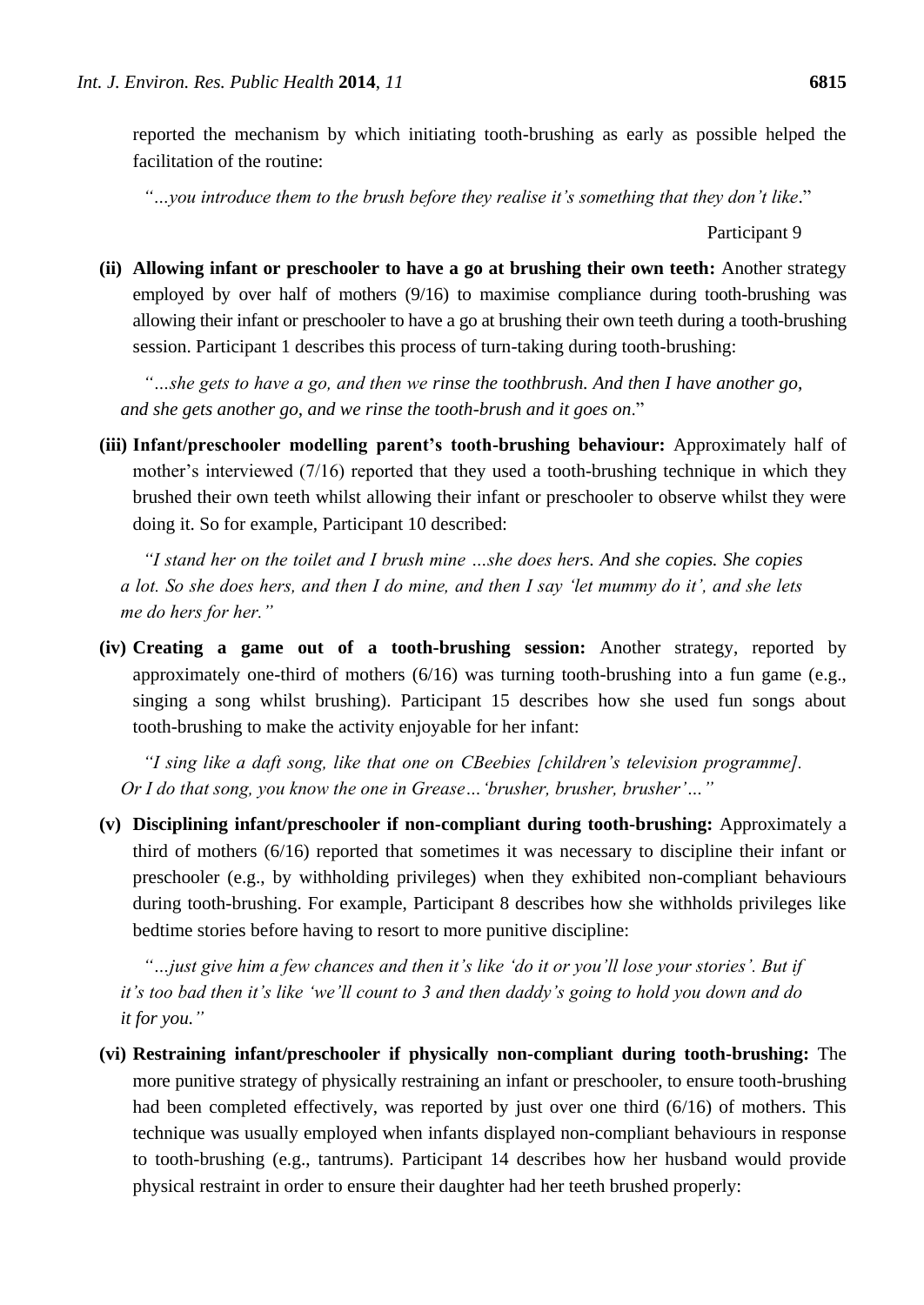*"…he [husband] has to like hold her in a head lock and she just screams, it's awful!"*

**(vii)Routinisation of tooth-brushing:** Routinisation of tooth-brushing, and the embedding of tooth-brushing into a wider repertoire of routine hygiene behaviours was also reported as being important to the maintenance of the behaviour by just under one-third of mothers (5/16). Participant 9 describes how she has embedded tooth-brushing onto a full repertoire of bed-time routine behaviours:

*"…it was just kind of like part of bath, teeth, stories, and bed. It was just kind of the routine that we did it. And we still have the same routines now. Bath and teeth, stories and bed."* 

**(iix)Maternal perseverance with tooth-brushing when faced with difficulties:** A quarter of mothers (4/16) also reported that it was important to persevere in the face of difficulties when trying to establish and maintain dyadic tooth-brushing routines. These difficulties tended to be around difficult, non-compliant behaviours that disrupted tooth-brushing sessions. Participant 10 describes how she had to persevere with brushing her daughter's teeth in order to get her used to the routine:

*"Like don't give in really. That is the main thing and I think she got used to brushing her teeth' cos I stuck to it every day. It's just persistence really. Like make sure you do it every day so they get used to it."*

**(ix)Providing rewards for infant compliance during tooth-brushing:** One mother (Participant 9) also reported that it was important to provide rewards for her infant when they exhibited compliant behaviours during tooth-brushing. The use of this positive parenting strategy to encourage infant compliance during tooth-brushing was used by this mother in conjunction with other strategies such as withholding privileges, mainly bedtime stories:

*Researcher. "So you use the story as a reward?"*

*Participant. "He loves books. So…a lot of the 'I don't want to' is dealt with by 'that's fine but then I don't want to read a story for you' "* 

## **MICROSYSTEM**

## **THEME 3—Infant/Preschooler Behaviours**

Difficult, non-compliant behaviours were found to be a common barrier to tooth-brushing, being reported by almost all mother's interviewed (14/16). As reported in the previous section, parents employed a number of strategies to overcome these difficult infant behaviours to enforce tooth-brushing.

**(i) Infant/preschooler wanting to brush themselves causes non-compliance during tooth-brushing:** The most common difficult, non-compliant behaviour that inhibited tooth-brushing was where the child wanted to/attempted to man-handle the tooth-brush and brush their own teeth, which was reported by half of mothers (8/16). Participant 14 describes how time consuming it sometimes was to give in to her daughter desire for autonomy during tooth-brushing: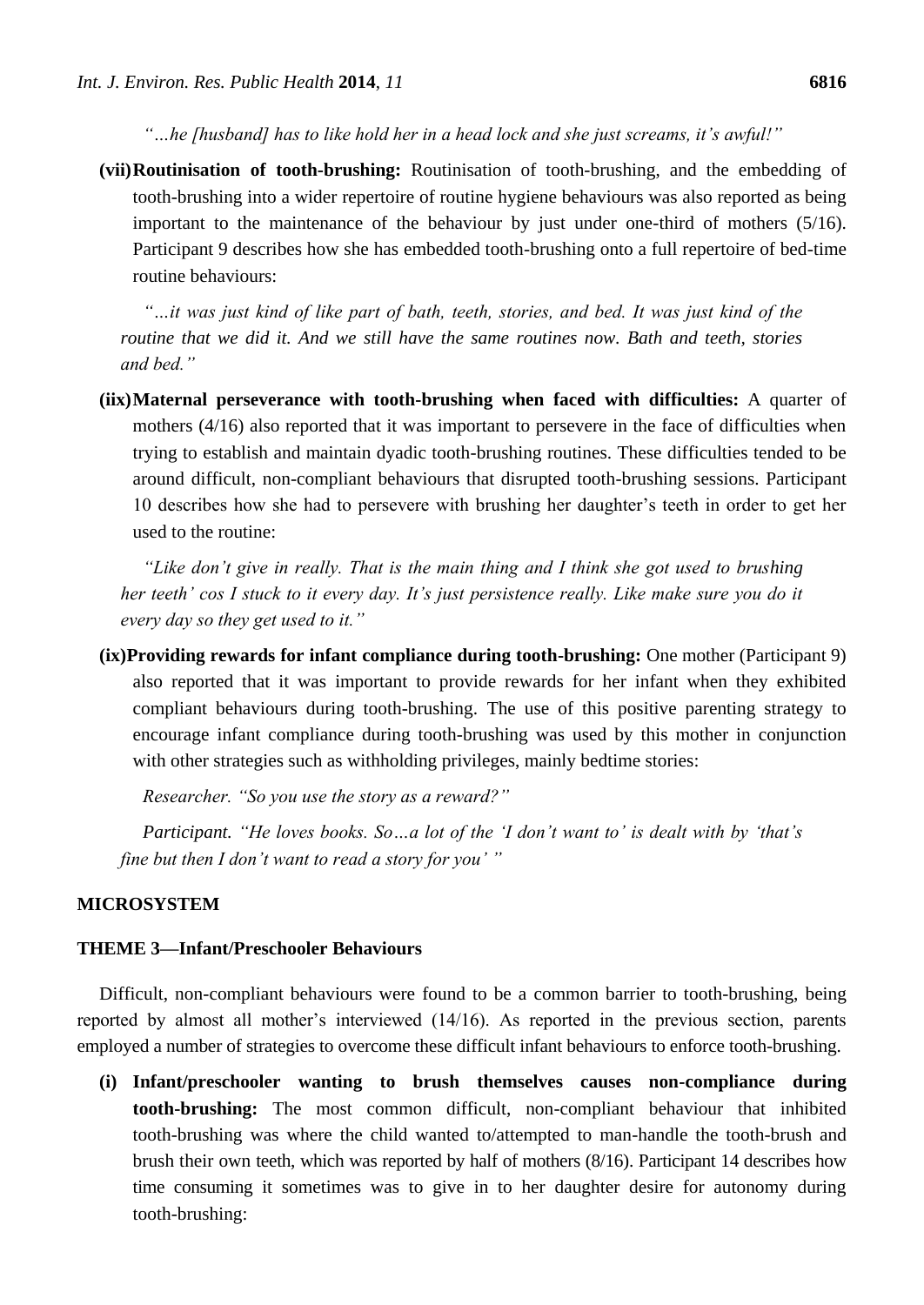*"…just lately 'cos she's Miss Independent it's really hard to like [brush teeth]. Like she won't let me do them, and she's strong. You can't, like she has to brush them herself so it takes about 10 minutes. And she wants to do it…"* 

**(ii) General dislike of tooth-brushing causes non-compliance:** General dislike of tooth-brushing was reported by approximately half of mothers (7/16) as being a barrier to twice-daily dyadic tooth-brushing. This general dislike was reported by some mothers as resulting in difficult, non-compliant behaviours such as tantrums. So for example, Participant 6 described how her son would physically struggle during tooth-brushing because he disliked it so much:

*"…he just struggles. Like I get the toothbrush in his mouth and I literally just go like, dead quick. But that's as much as I can do, 'cos he just like struggles about. Yeah, he's a nightmare."* 

**(iii) Closed mouth/refusal to open mouth inhibits tooth-brushing:** A less common, difficult, non-compliant behaviour was refusal to open the mouth which was reported by a quarter of mothers (4/16). This made inserting the tooth-brush into the infant's or preschooler's mouth more difficult, and would have inhibited further stages of tooth-brushing such as the removal of food debris. Some mother reported that they coped with this difficulty by trying to force the tooth-brush into their child's mouth, like Participant 12 for example:

*"…she would open her mouth, and sometimes she wouldn't open her mouth. And I used to have to kind of force the brush gently."* 

However, some mothers reported within the 'creating a game out of tooth-brushing' sub-theme was the technique of making facial expressions and vocalisations that encouraged opening of the mouth. So for example, Participant 1 describes:

*"…doing the kind of 'eee' and 'ahh' has helped to at least get her mouth in the right position for me to get in there…"*

**(iv) Attempting to man-handle toothbrush prevents tooth-brushing:** Some mothers (3/16) reported that their infant or preschooler sometimes attempted to man-handle the tooth-brush by grabbing at it whilst their mother was trying to brush their teeth. This behaviour was reported by these mothers as acting as a barrier to successful completion of tooth-brushing sessions. In some cases this tooth-brush grabbing was due to infant and preschooler desires to brush their own teeth. However, in other cases it may have been that some were not grabbing at the tooth-brush because they wanted to brush themselves, but rather because they were just grabbing at a moving object as infants and preschoolers tend to. Or they may have been grabbing the tooth-brush in order to remove it from their mouth because of a dislike of tooth-brushing. So for example, Participant 1 describes that her daughter would try to remove the tooth-brush from her mouth when she had grown tired of having her teeth brushed:

*"…when she's had enough she'll try taking the toothbrush away from me, so she won't let me do it anymore."*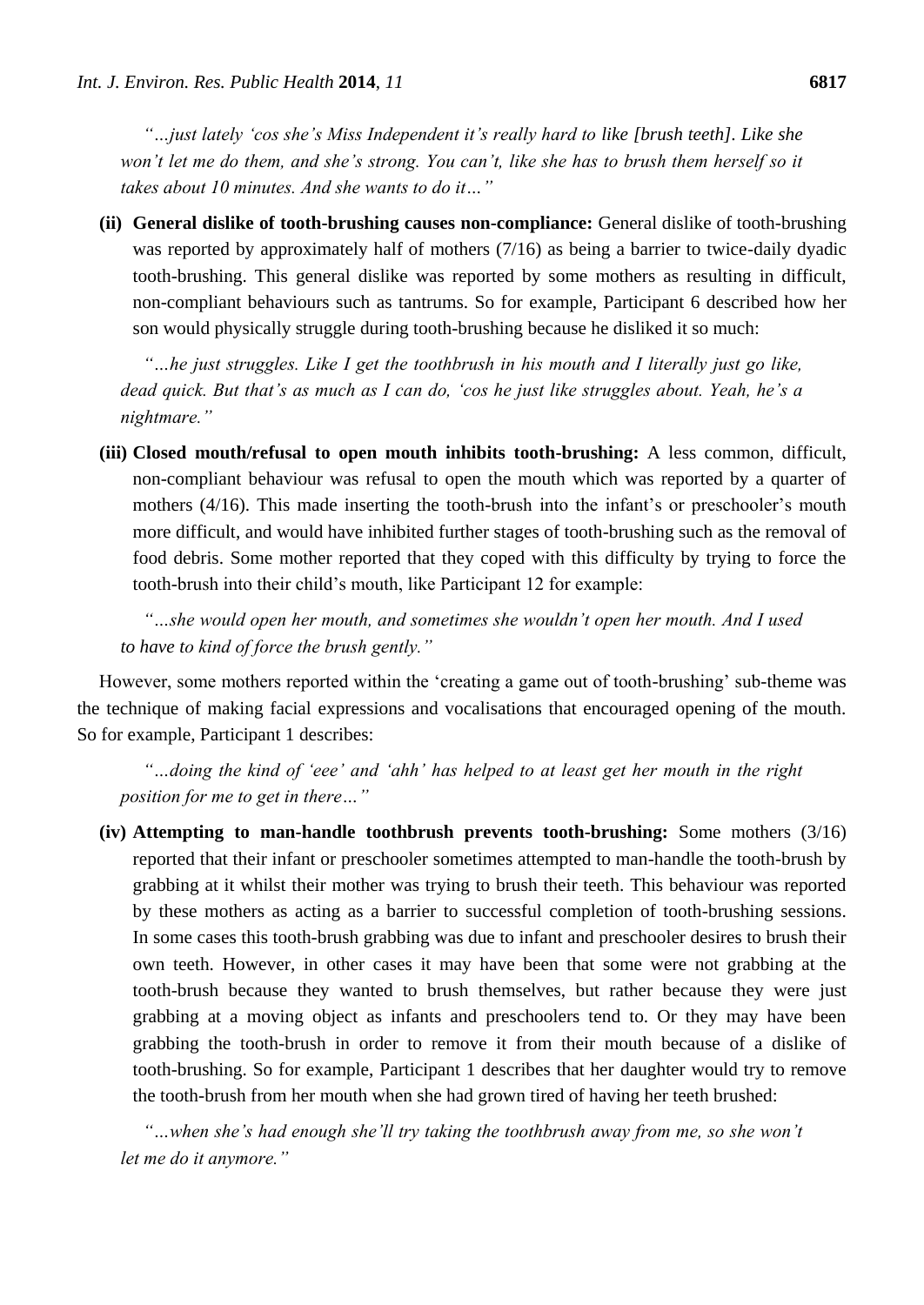**(v) Infant/preschooler sleeping prevents parent from brushing their teeth:** Some mothers (2/16) reported that if their infant or preschooler was sleeping they did not feel they could wake then in order to brush their teeth. This may have been due to parents being concerned about being able to get them to go back to sleep again, as Participant 2 describes:

*"I've skipped brushing his teeth 'cos he's in the car, he's falling asleep, so I'm like, 'I'm not waking you up to brush your teeth'."*

**(vi) Disliking toothpaste taste causes non-compliance during tooth-brushing:** Some mothers (2/16) also reported that their infant or preschooler sometimes did not like the taste of toothpaste and that this could disrupt tooth-brushing routines. This finding concurs with anecdotal evidence from dentists that sometimes young children find the taste of certain toothpastes to be too strong, as Participant 11 describes about her own son:

*Participant. "It's a bit hard not to use the children's one 'cos he doesn't like the adult one." Researcher. "Is that 'cos of the taste?" Participant. "Yeah, it's a bit too strong for him."* 

## **MESOSYSTEM INFLUENCES ON DYADIC TOOTHBRUSHING ROUTINES**

## **Main Theme 4—SUPPORT AND ADVICE**

Almost all (13/16) mothers interviewed reported receiving some kind of support and advice either from friends and family or professionals about how they should go about establishing toothbrushing routines with their infant or preschooler and many reported that they received support from individuals such as co-parents or friends or relatives.

## **SUPPORT AND ADVICE—Sub-themes**

## **(i) Support provided by co-parent when establishing tooth-brushing routines:**

This sub-theme although reported as lying within the 'mesosystem' of Bronfenbrenner's ecological model could potentially be located within the 'microsystem'. However, for the purposes of these analyses the 'microsystem' was conceptualised as any influences lying within the infant-*principal* caregiver (*i.e.*, infant-mother) dyad. Although co-parents (*i.e.*, fathers) provided support with tooth-brushing within the family home environment, mothers in this study had significantly greater care-giving responsibilities than co-parents. Therefore, support provided by co-parents was external from the infant-principal caregiver dyad and therefore this support was conceptualised as lying outside of the 'microsystem' in the 'exosystem'.

Approximately half of mother's (7/16) interviewed reported that they received support from their co-parent who in all cases was each mothers' partner. Of those mothers who did discuss the level of support their co-parent provided, most of these (6/7) reported that their co-parent provided invaluable support during the process of establishing tooth-brushing routines with their infant. For example, some mothers reported that their co-parent often took control of tooth-brushing when their child exhibited difficult, non-compliant behaviours during tooth-brushing: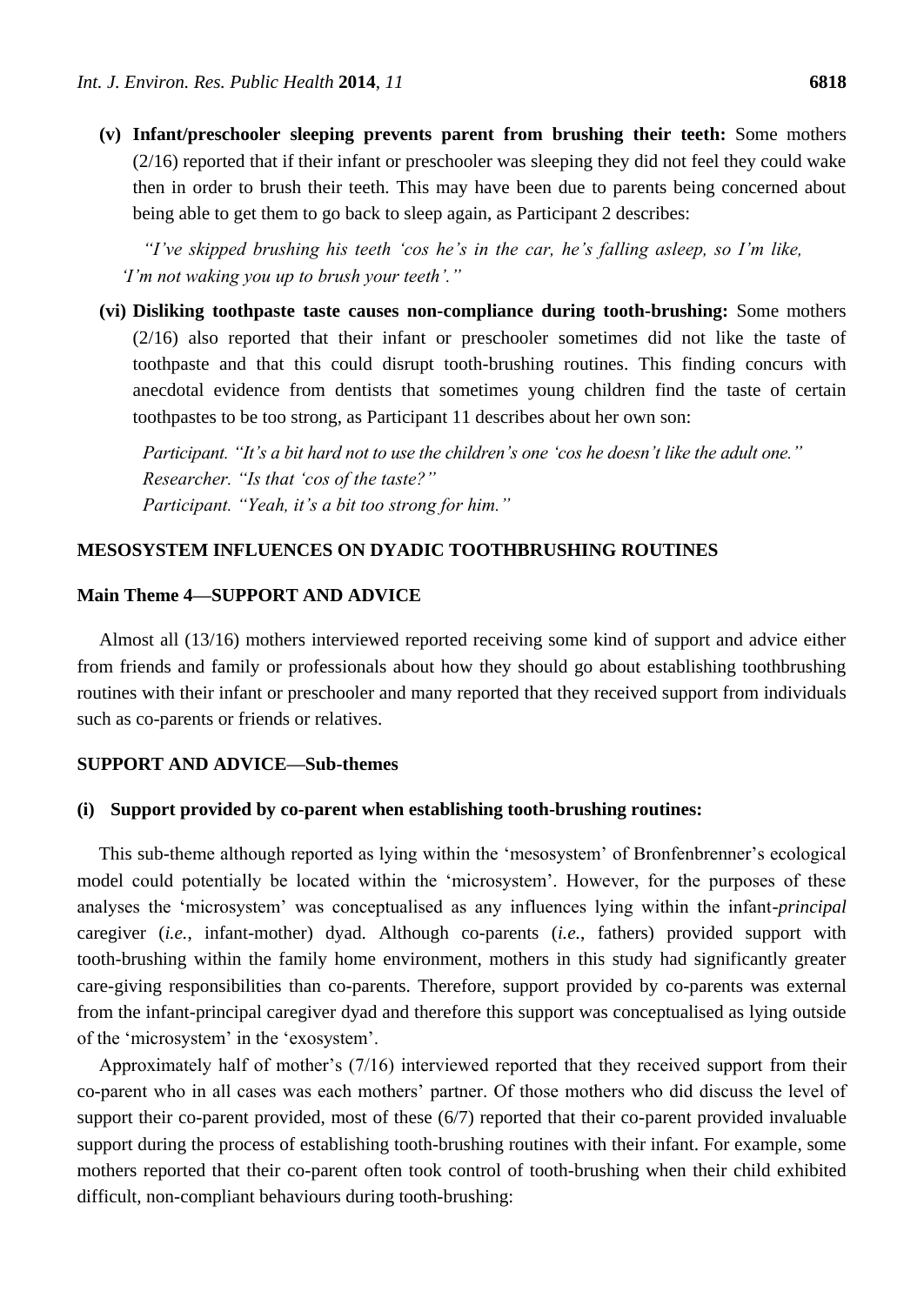*"I have to wait for (husband) to come back and he does it…"* 

Participant 14

## **(ii) General social support with establishing tooth-brushing routines and coping with child-rearing:**

Approximately two-thirds of mothers (10/16) interviewed reported that the social support they received from friends and family had been important in determining how well they coped more generally with caring for their infant or preschooler. In particular, mothers reported that the support they received from mother and baby groups at their local Children's Centre was invaluable in helping them feel more confident in their parenting role. For example:

*"…definitely get along to the groups, the support groups. You can make friendships that aren't just important to you personally, but also for the benefit of your children. And I think it helps you to cope with your life better, just generally."*

Participant 5

## **EXOSYSTEM**

## **THEME 4—Support and Advice**

Almost all (13/16) mothers interviewed reported receiving some kind of advice about how they should go about establishing tooth-brushing routines with their infant and maintain these through to the preschooler period, and many reported that they received support from individuals such as co-parents or friends or relatives. Some of this was more general support in coping with their parenting role, with other support being more specific to tooth-brushing, such as the support co-parents provided.

**(i) Support provided by co-parent when establishing tooth-brushing routines:** This sub-theme, although reported as lying within the 'exosystem' of Bronfenbrenner's ecological model, could potentially be located within the 'microsystem'. However, for the purposes of these analyses the 'microsystem' was conceptualised as any factors lying within the infant-*principle caregiver* dyad. Although co-parents (*i.e.*, fathers) provided support with tooth-brushing within the family home environment, mothers in this study had significantly greater care-giving responsibilities than co-parents.

Approximately half of mother's (7/16) interviewed reported that they received support from their co-parent who in all cases was each mother's partner. Of those mothers who did discuss the level of support their co-parent provided, most of these (6/7) reported that their co-parent provided invaluable support during the process of establishing tooth-brushing routines with their infant, such as Participant 4:

*Researcher. "And does your husband help out with things like tooth-brushing?" Participant. "yeah, he does. And she's [infant] fine with it."* 

**(ii) Professional advice received about tooth-brushing and establishing the routines:** Three-quarters of mothers (12/16) spoke about having received some kind of advice about infant dental health from healthcare professionals such as health visitors and dentists. However,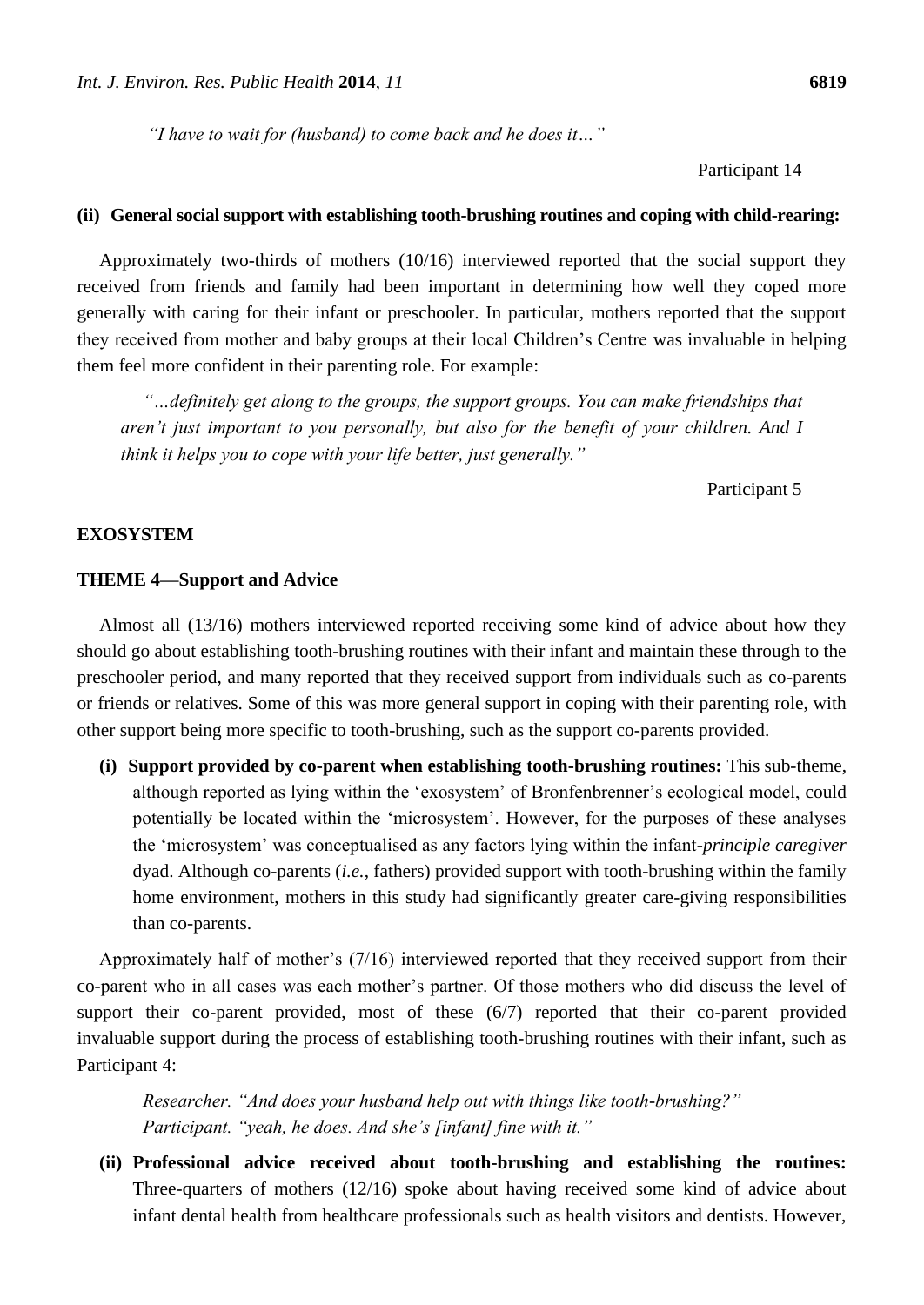this advice was reported to be minimal and mainly related to the age *when* tooth-brushing should be initiated. So for example, Participant 4's dentist advised her to introduce her baby as soon as possible to allow her to get used to it:

*Researcher. "Has the dentist given you any advice about how to care for (infant's) teeth?" Participant. "I remember him saying just let her chew on the brush, like when she's quite young…"* 

Although only Participant 4 reported that she received this advice, starting brushing early was reported as a strategy by the majority of mothers (13/16). However, very little advice was received from professionals regarding *how* mothers should best go about establishing tooth-brushing routines, and no mothers reported that they had received advice about how difficult infant behaviours should be dealt with when attempting to establish and maintain tooth-brushing routines. Additionally, much of the advice mothers received about their infant's dental health was about dietary habits rather than tooth-brushing. So for example, Participant 9 describes the advice she received in her weaning support group:

*"I went to the weaning thing and one of the things at the weaning was about dental. I don't remember it being particularly effective in telling me what to do, possibly 'cos we'd already started [tooth-brushing]. But, erm, I think we definitely got leaflets about what they should and shouldn't be eating."*

**(iii) Non-professional advice received about tooth-brushing and establishing the routines:** Some mothers (3/16) reported that they had received advice from family members and friends, although this advice was about parenting more generally, rather than being specifically about dental health and tooth-brushing routines. So, as Participant 3 describes how she and her friends with young children would support one another and swap advice:

*"I've got friends that have children, so they would say how it was going and you would say how it* [tooth-brushing] *was going, and we'd give each other advice. If you'd gone through that already. You can share ideas."* 

**(iv) General social support with establishing tooth-brushing routines and coping with child-rearing:** Approximately two-thirds of mothers (10/16) interviewed reported that the social support they received from friends and family had been important in determining how well they coped more generally with caring for their infant. For example, Participant 5 described how important the parenting support groups she attended had been to her:

*"…definitely get along to the groups, the support groups. You can make friendships that aren't just important to you personally, but also for the benefit of your children. And I think it helps you to cope with your life better, just generally."*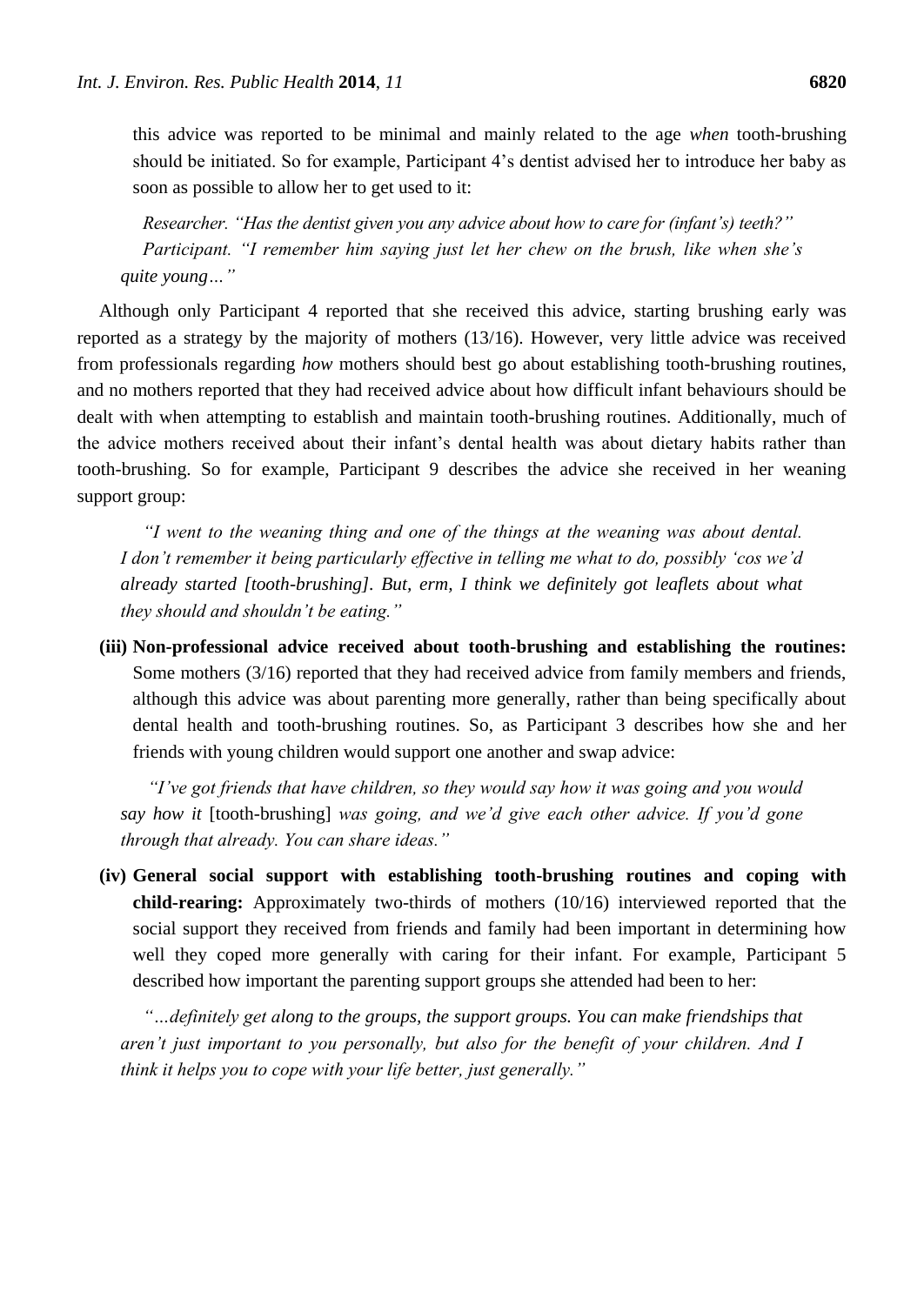## **CHRONOSYSTEM**

## **THEME 5—Family History**

Some mothers (3/16) reported that their own experiences of tooth-brushing with their parents, as an infant, influenced their approach to how they established and maintained tooth-brushing routines with their own infant. These mothers reported that because they had been encouraged to brush their teeth twice a day by their own parents, they perceived this behaviour to be 'normal' and expected, and were more likely to establish twice-daily tooth-brushing routines with their own infant. Participant 1 describes this well:

*"…for me it's just the norm and expected to brush your teeth twice a day. Whereas I've spoken to people over past few years and they only brush their teeth once day which is very strange to me. So culturally it's from childhood, definitely."*

## *3.2. Discussion*

This qualitative study sought to explore novice mother's self-reported experiences, of establishing tooth-brushing with fluoridated toothpaste as a dyadic process with first-born infants and preschoolers aged between 24–30 months old. Identified barriers to, and facilitators of, dyadic tooth-brushing were located upon the Bronfenbrenner's ecological model of infant development [12–14] in order to conceptualise how these factors are associated with the establishment of tooth-brushing routines. The findings from this qualitative interview study largely concur with those from the very few studies that have explored parent and infant related influences on infant dental health routines [2,3,17]. However, data presented provide a much greater depth of detail then data from previous studies.

The principle factors found to be associated with how successfully tooth-brushing routines may be established were found within the 'microsystem' of Bronfenbrenner's ecological model and were related to the mother-infant dyadic relationship. The mother-infant dyad has previously been found to be the most influential sphere of influence on development in the early years of life [12]. In the present study, dyadic influences on early tooth-brushing were located within the mother (maternal cognitions and parenting strategies used whilst attempting to establish the routines) and the infant (specifically infant behaviours, especially difficult, non-compliant infant behaviours). These influences were perceived by mothers as either barriers to or facilitators of the routine depending on whether they disrupted the routine or aided its execution, with some influences being seen as both a barrier and facilitator, depending on the context. So for example, the parenting behavior of allowing the infant or preschooler to take a turn at brushing their own teeth could be viewed as a barrier if this prevented the mother from being able to take control of the brush, but could also be a facilitator if this turn taking could be offered as a reward to the infant or preschooler following compliant behavior.

There were a number of maternal cognitions that appeared to be associated with how successfully they established tooth-brushing routines with their infant. Findings indicate that when mothers felt confident that they could establish the routines successfully (have high self-efficacy) they are more likely to experience success in establishing the routines. This finding concurs with those obtained in other studies exploring the relationship between parental self-efficacy and aspects of childcare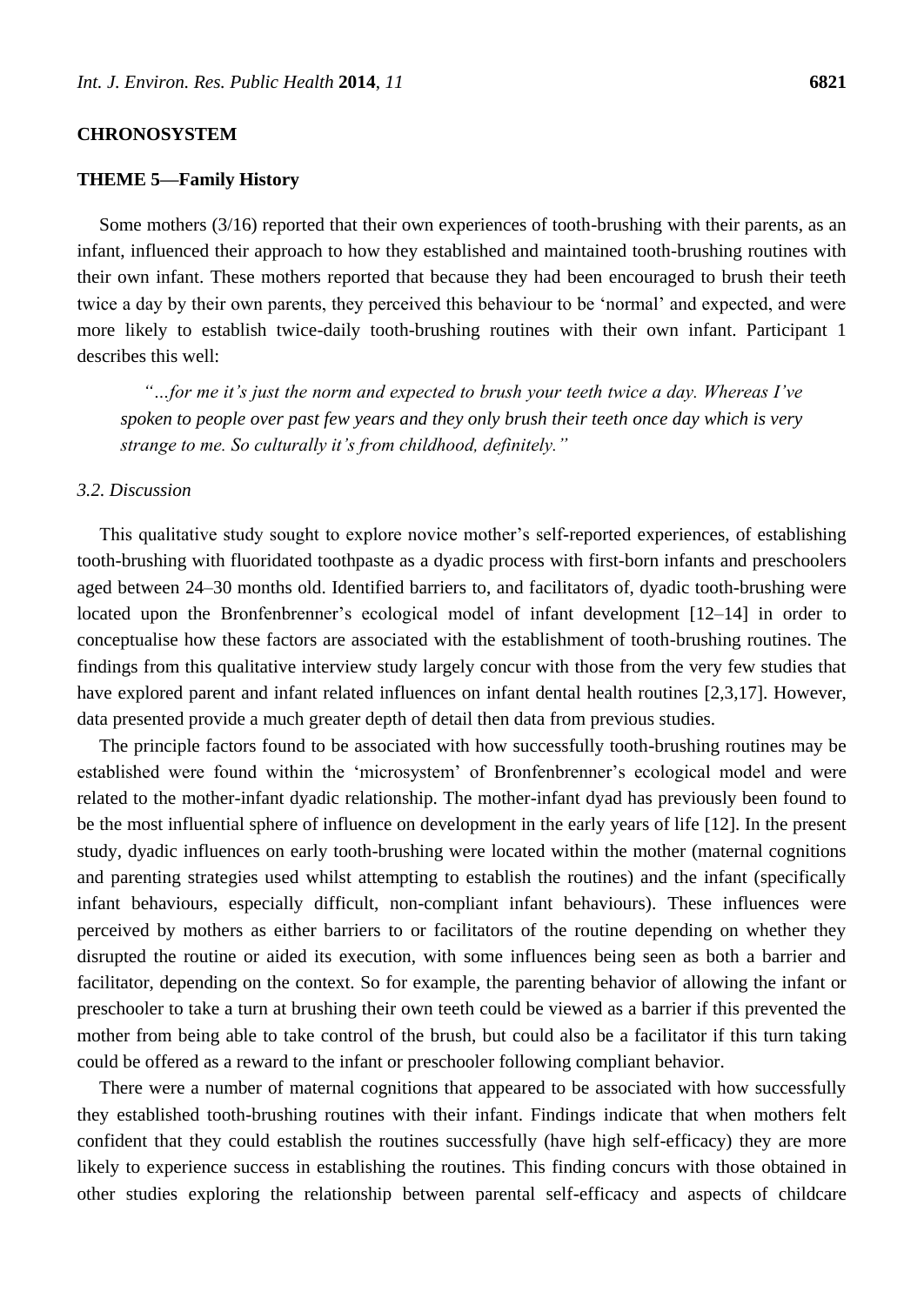including providing appropriate discipline [18] and eating routines [19]. Additionally, when mothers feel they are in control of their infant's tooth-brushing routines (have an internal locus of control) and expect that their efforts to establish the routines will be successful in preserving their infant's dental health (have positive outcome expectancies) they are also more likely to experience success.

Parenting strategies used by mothers when establishing tooth-brushing routines included 'positive parenting' techniques such as using rewards and turning tooth-brushing into an enjoyable activity that infants wanted to engage in. Additionally, providing infants with the opportunity to become an active agent in the activity by allowing them to have some control over proceedings and engage in brushing their teeth themselves, was found to be helpful (in addition to mothers ensuring that they themselves brushed their infant's teeth to an adequate level of dental hygiene). However, this finding is at odds with advice from dental experts that children under the age of 7-years should be closely supervised during tooth-brushing. This is due to the fact that young mouths are very delicate so tooth-brushes can potentially cause damage if children are left unsupervised. Additionally, it is not until middle childhood that children have the motor and cognitive skills required to brush their teeth to an adequate level of hygiene.

However, it would appear from this study that infants responded more positively to tooth-brushing when it was less of a 'procedure' that was carried out upon them by an adult, and more of an activity that they could claim ownership and self-control of (whilst the activity is being closely supervised by an adult). Most of the infants in the interview study were reported as wanting to try to brush their teeth themselves. This finding concurs with Erikson's theory of human development [20] and newer revisions of the theory [21]. Between the ages of 1.5–3 years, infants are suggested to reach a stage of development characterised by the need for autonomy.

In addition to infant's desire for autonomy during tooth-brushing, mothers reported a number of other difficult infant behaviours that contributed to 'battles in the bathroom' around tooth-brushing. These ranged from general non-compliance, such as tantrums to more specific behaviours, such as refusal to open their mouth and trying to man-handle the toothbrush. These kinds of difficult, non-compliant behaviours are commonplace during the infant and pre-school years and were reported in both the Amin and Harrison [3] and Heubner and Riedy [2] dental health interview studies with parents. A recent study reported rates of difficult, non-compliant behaviours in approximately 10% of UK children without developmental delay [22].

Despite the non-compliant behaviours reported by the majority of mothers, tooth-brushing routines were reported to be in place with all the families in the study. Mothers had managed to overcome the impact of non-compliance through the use of a number of positive parenting behaviours and strategies. Providing education on these strategies would form an invaluable component of interventions to help parents establish tooth-brushing routines with infants. The specific strategies used by mothers included a number of positive parenting strategies such as turning tooth-brushing into a fun game, for example by using songs and games. This again concurs with the wealth of literature in the importance of play for a number of infant developmental outcomes and for learning [23,24].

The fact that the mothers interviewed had all been successful in establishing tooth-brushing routines could be attributed to the fact that although these mothers resided in socially deprived wards in Salford, they were found to be demographically atypical of the environment they were living in. Almost half of the mothers interviewed had been to college and over half had received higher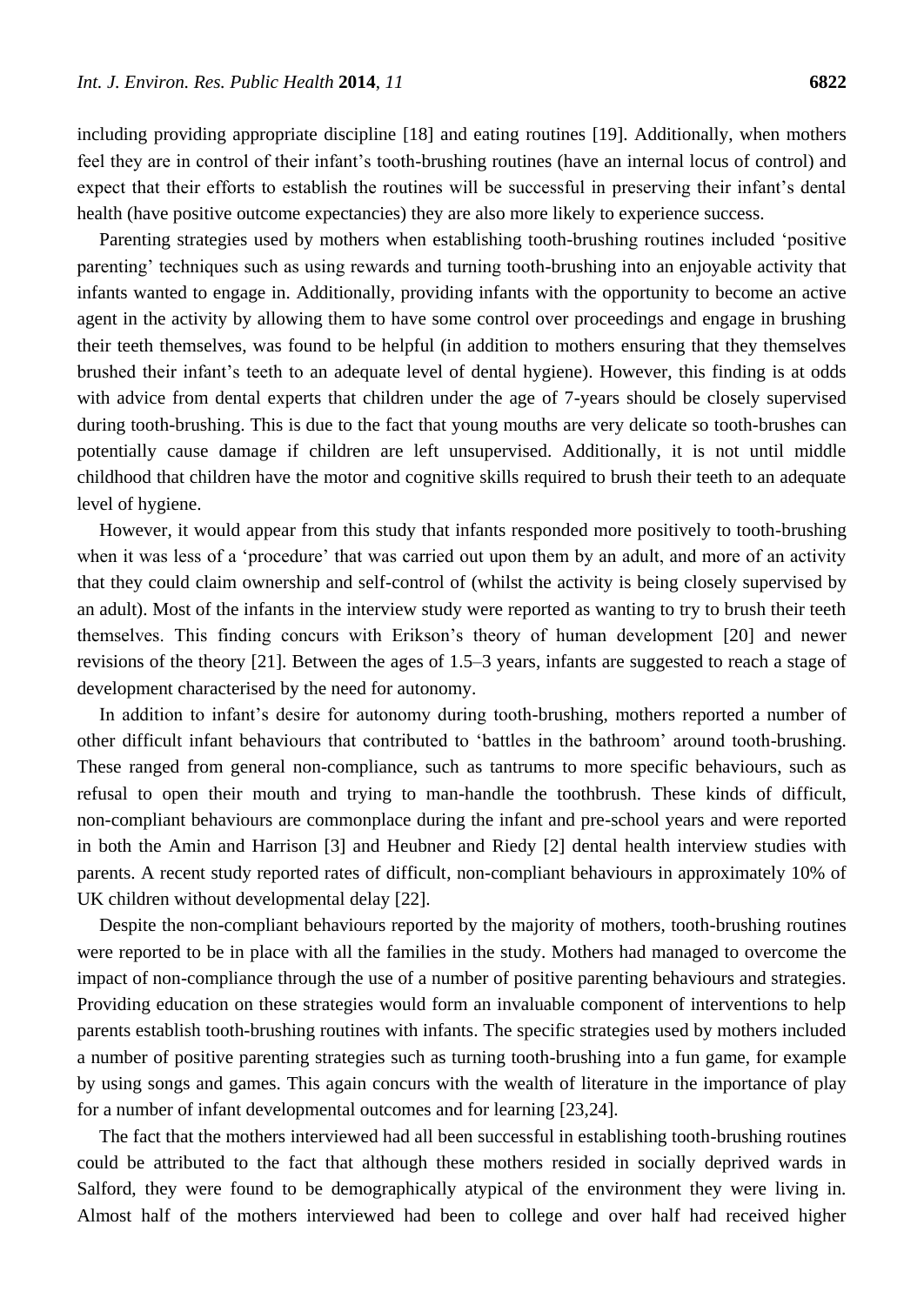education. Additionally, over half of mothers were either in some form of part-time or full-time paid employment and one mother was currently engaging in a training courses. This may mean that although these mothers were living in a socially deprived area they were generally well educated and also had social support at home in the form of a husband or partner (in all but one case mothers resided with a partner who was the father of their infant). These mothers may therefore have been able to access guidance around establishing dyadic toothbrushing routines, and given the educational attainments of this group of mothers, it could be that they were naturally conscientious and motivated women that approached their parenting role with the same conscientiousness and motivation they has approached their education. Additionally, most mothers saw the importance of maintaining dental health through toothbrushing with fluoridated toothpaste and had been encouraged to brush their own teeth as children by their own parents, so this may have contributed to their success in establishing the routine in their role as a parent given the suggested role of intergenerational transmission of effective oral health routines [25].

A potential limitation to the study is that all participants were self-selecting and so if motivated to participate in research, may also conceivably have been motivated and capable caregivers more generally. This may mean that as a group they may have coped well with establishing tooth-brushing with their child and therefore may not have experienced the full range of barriers and challenges that less motivated caregivers may encounter. Additionally, as was discovered from demographic data, were unrepresentative of the assumed population of Salford, although this kind of limitation is common in much health research.

Additionally, the study sample was smaller than in the only two other similar interview studies that have been conducted that have explored barriers to, and facilitators of, tooth-brushing routines with pre-schoolers [2,3]. The Amin and Harrison [3] study included a larger sample size than in the present study with  $n = 19$  parents (14 mothers, 5 fathers) and the sample size in the Hubner and Riedy [2] study was considerably larger than both the Amin & Harrison [3] study and the present study at  $n = 44$ . However, data in this study were collected by three researchers, which averages a total of  $n = 15$ interviews per researcher. The potential sample for the current study was also smaller than the previously published studies [2,3] as the current study focussed on first-borns specifically, whereas the previous studies did not restrict recruitment of participants to caregivers of first-borns.

The kind of interview data collected in this study has been demonstrated to be invaluable in informing the development of psychometric scales [26] such as PSE scales [27]. Previous studies have collected information on the various barriers to, and facilitators of desired behaviours, such as parenting practices [28] in order to develop scales to measure PSE [29]. Such PSE scales have then be used to identify parents who may be at risk of having low PSE and have also been used to evaluate interventions intended to improve PSE [30]. Therefore, the qualitative data collected in this present interview study has been used to develop a PSE scale specifically designed to measure parents PSE in relation to establishing and maintaining twice-daily tooth-brushing routines with infants (reported elsewhere). It is hoped that this scale, can be used as a screening tool to identify parents who may be at risk of requiring support when attempting to establish and maintain twice-daily tooth-brushing routines with their infants.

Additionally, further work has been conducted by the study authors to examine more closely how developmental stage of infants and preschoolers may influence dyadic toothbrushing, specifically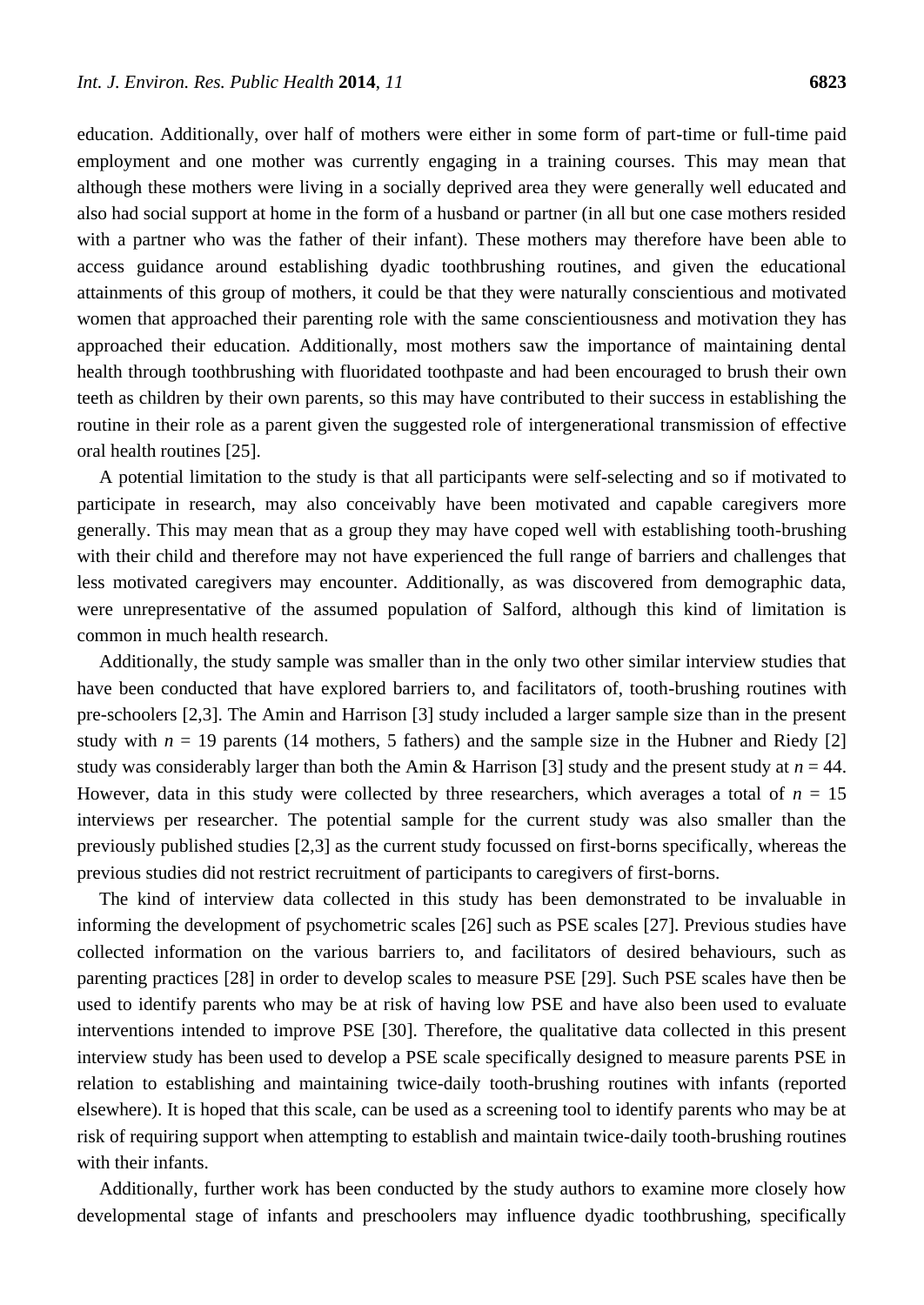around aspects of psychomotor development and how these may either act as barriers and facilitators of the conduct of dyadic toothbrushing. This work, utilizing an observational methodology has found that as psychomotor development progresses between 12 and 24 months this may act as a barrier to parentally conducted toothbrushing and increased infant and preschool desire to enact self-toothbrushing. This observational work has also allowed collection of reliable data around length of time dyadic toothbrushing sessions lasts, as this data was not collected in the present qualitative interview study. His work has implications for anticipatory guidance for infant and preschooler toothbrushing and knowledge around tool use at this developmental stage and will be reported elsewhere.

## **4. Conclusions**

Using qualitative data generated by interviews with first time mothers of *first-born* infants and preschoolers, this study has described the various retrospectively perceived barriers to, and facilitators of, establishing twice-daily tooth-brushing routines in the early years and conceptualised these using Bronfenbrenner's ecological model [12–14]. Specifically, these data have described a variety of challenging situations that mothers face when attempting to brush their infant's teeth, particularly surrounding the difficult, non-compliant behaviours many infants exhibit, and how specific parenting practices may help caregivers overcome these.

## **Acknowledgments**

The authors would like to thank the families and staff at Lark Hill, Belvedere and Summerville Children's Centres for their support and advice, and also Tara Kelly for her help with the inter-rater reliability analyses of the data.

## **Author Contributions**

All authors (Sarah Elison, Sarah Norgate, Lindsey Dugdill, Cynthia Pine) contributed to study design and submission for ethical approval. Sarah Elison collected the data and conducted main analyses. Sarah Norgate and Lindsey Dugdill provided feedback on data analyses. Sarah Elison conducted main interpretation of findings, with Sarah Norgate, Lindsey Dugdill and Cynthia Pine providing feedback on interpretation. Sarah Elison drafted initial research article, with Sarah Norgate and Lindsey Dugdill providing feedback on this.

## **Conflicts of Interest**

The authors declare no conflict of interest.

## **References**

- 1. Aunger, R. Tooth brushing as routine behaviour. *Int. Dent. J.* **2007**, *57*, 364–376.
- 2. Huebner, C.; Riedy, C. Behavioral determinants of brushing young children's teeth: Implications for anticipatory guidance. *Pediatr. Dent.* **2010**, *32*, 48–55.
- 3. Amin, M.S.; Harrison, R.L. Understanding parents' oral health behaviors for their young children. *Qual. Health Res.* **2009**, *19*, 116–127.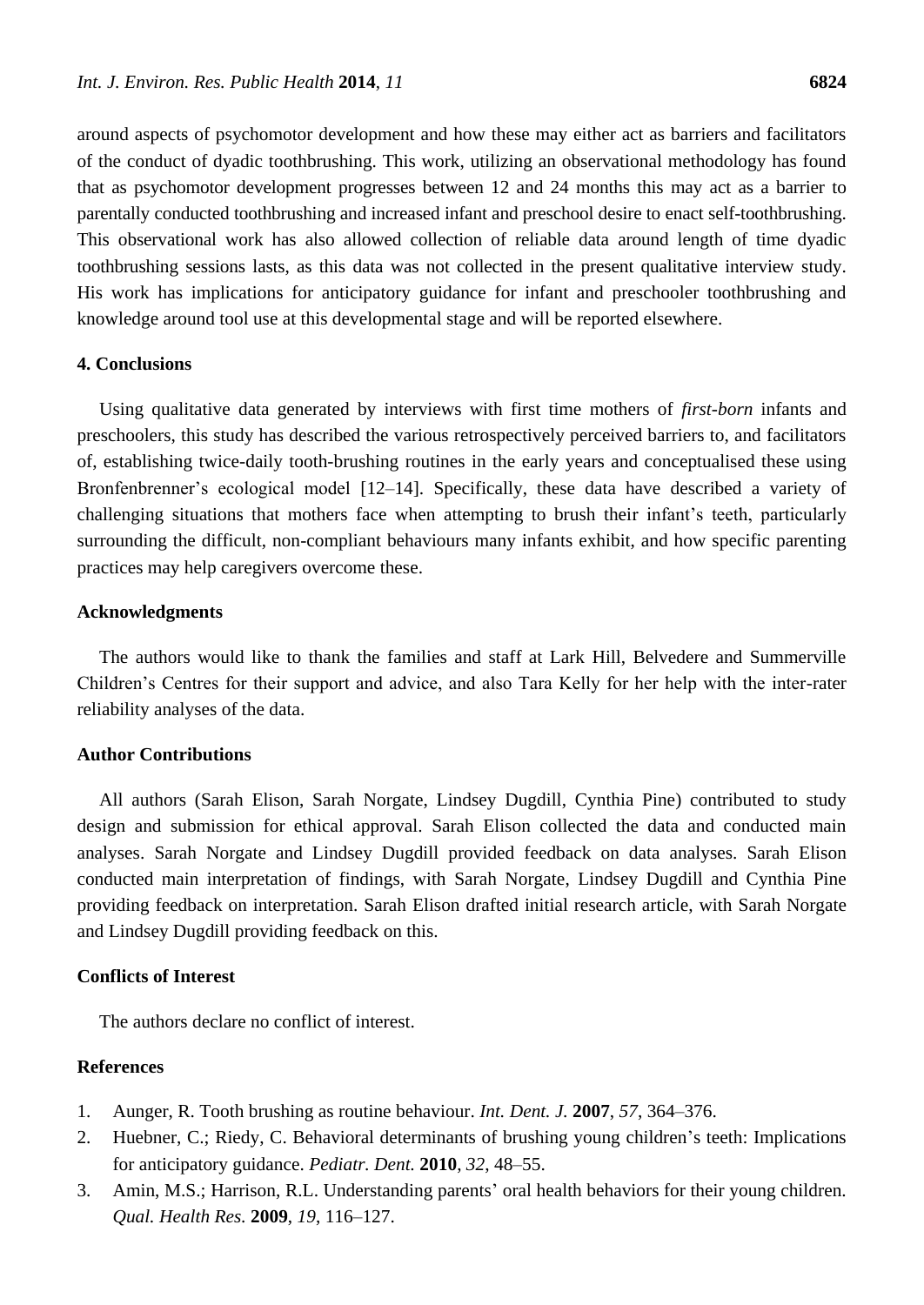- 4. Nations, M.K.; Calvasina, P.G.; Martin, M.N.; Dias, H.F. Cultural significance of primary teeth for caregivers in northeast Brazil. *Cad. Saude Publica* **2008**, *24*, 800–808.
- 5. Riedy, C.A.; Weinstein, P.; Milgrom, P.; Bruss, M. An ethnographic study for understanding children's oral health in a multicultural community. *Int. Dent. J.* **2001**, *51*, 305–312.
- 6. Hoeft, K.S.; Masterson, E.E.; Barker, J.C. Mexican American mothers' initiation and understanding of home oral hygiene for young children. *Pediatr. Dent.* **2009**, *31*, 395–404.
- 7. Folayan, M.; Owotade, F.; Adejuyigbe, E.; Sen, S.; Lawal, B.; Ndukwe, K. The timing of eruption of the primary dentition in Nigerian children. *Am. J. Phys. Anthropol.* **2007**, *134*, 443–448.
- 8. NHS. Teething Tips and Toothcare. Available online: http://www.nhs.uk/conditions/pregnancyand-baby/pages/teething-and-tooth-care.aspx#close (accessed on 16 October 2009).
- 9. Scher, A.; Sharabany, R. Parenting anxiety and stress: Does gender play a part at 3 months of age? *J. Genetic Psychol.* **2005**, *166*, 203–214.
- 10. Lejano, R.P.; Stokols, D. Social ecology, sustainability, and economics. *Ecol. Econ.* **2013**, *89*, 1–6.
- 11. Stokols, D. The Social Ecological Paradigm of Wellness Promotion. In *Promoting Human Wellness: New Frontiers for Research, Practice, and Policy*; University of California Press: Oakland, CA, USA, 2000; pp. 21–37.
- 12. Bronfenbrenner, U. *The Ecology of Human Development: Experiments by Nature and Design*; Harvard University Press: Cambridge, MA, USA, 1979.
- 13. Bronfenbrenner, U. *Making Human Beings Human: Bioecological Perspectives on Human Development*; Sage Publications, Inc.: New York, NY, USA, 2005.
- 14. Bronfenbrenner, U.; Morris, P.A. *The Bioecological Model of Human Development*; John Wiley & Sons, Inc.: Hoboken, New Jersey, USA, 2006.
- 15. Braun, V.; Clarke, V. Using thematic analysis in psychology. *Qual. Res. Psychol.* **2006**, *3*, 77–101.
- 16. *NVivo 10. Nvivo qualitative data analysis software*, Version 10; QSR Internation PTY, Limited: Warrington. UK, 2012.
- 17. Adair, P.; Pine, C.; Burnside, G.; Nicoll, A.; Gillett, A.; Anwar, S.; Broukal, Z.; Chestnutt, I.; Declerck, D.; Ping, F. Familial and cultural perceptions and beliefs of oral hygiene and dietary practices among ethnically and socio-economically diverse groups. *Community Dent. Health* **2004**, *21*, 102–111.
- 18. Sanders, M.R.; Woolley, M. The relationship between maternal self‐efficacy and parenting practices: Implications for parent training. *Child: Care Health Dev.* **2005**, *31*, 65–73.
- 19. Campbell, K.; Hesketh, K.; Silverii, A.; Abbott, G. Maternal self‐efficacy regarding children's eating and sedentary behaviours in the early years: Associations with children's food intake and sedentary behaviours. *Int. J. Pediatr. Obes.* **2010**, *5*, 501–508.
- 20. Erikson, E.H. *Identity and the Life Cycle: Selected Papers*; International Universities Press Inc: New York, NY, USA, 1968.
- 21. Newman, B.M.; Newman, P.R. *Development through Life: A Psychosocial Approach*; Wadsworth Publication Co.: Belmont, CA, USA, 2008.
- 22. Emerson, E.; Einfeld, S. Emotional and behavioural difficulties in young children with and without developmental delay: A bi-national perspective. *J. Child Psychol. Psychiatry* **2010**, *51*, 583–593.